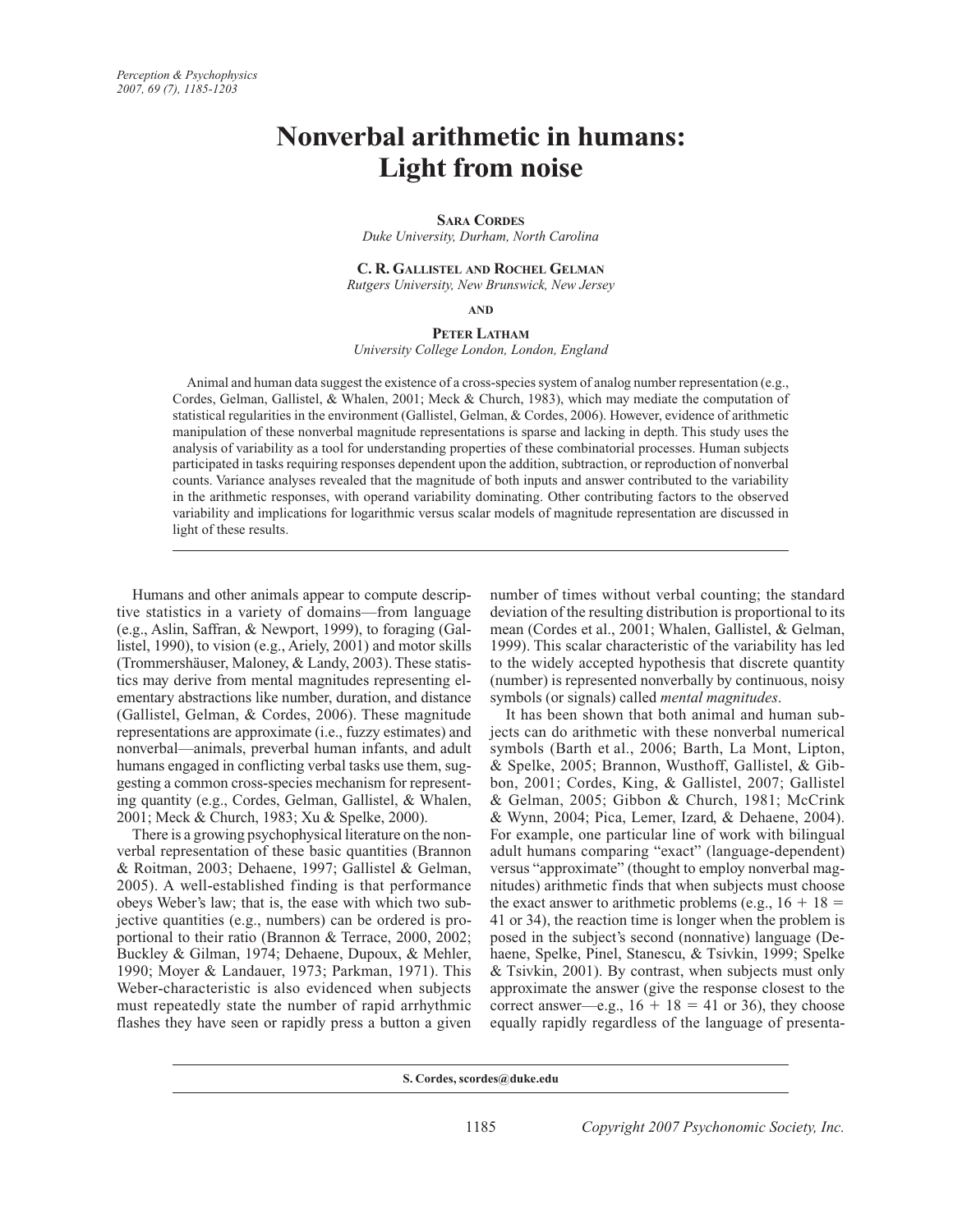tion. These studies and others suggest that while exact arithmetic engages arithmetic skills taught in school and dependent on language, approximate arithmetic taps into primitive nonverbal calculation abilities. These nonverbal arithmetic abilities, presumably employing nonverbal quantity representations, are language-independent and inexact—mean responses approximate the correct answer, yet responses are quite variable.

Despite the growing literature on nonverbal arithmetic capabilities, little is known about the sources of the noise in nonverbal representations of number, nor about the properties of the computations that take these noisy mental magnitudes as inputs. For example, neural network models of arithmetic have varied greatly in where noise is implemented, simply because this information is currently not known (Verguts & Fias, 2004; Zorzi, Stoianov, & Umiltà, 2005). One approach to the behavioral analysis of these processes is by way of a noise analysis (see Church, Meck, & Gibbon, 1994; Gibbon & Church, 1992): How does the variability and resulting uncertainty in the representation of the inputs propagate through the computation to determine the variability in the result? In this article, we analyze the propagation of noise through the nonverbal computation of numerical sums and differences.

We compare the variability in the performance of two nonverbal numerical tapping tasks by the same subjects. The first task requires the subjects only to tap out the number of rapid, arrhythmic flashes they have just seen. The second requires them to compute the sum or difference of two sequences of flashes and tap out the (signed) result. The reasoning behind this experimental comparison is explained by reference to the flow diagrams in Figure 1.



**Figure 1. Flow diagrams decomposing the two tapping tasks into stages at which noise might enter: estimation, memory, computation, and comparison. The diamond represents the comparison of two estimates (one remembered and one online); the circle with an** *X* **represents unweighted linear combination (either the**  addition or the subtraction) of two remembered numbers.  $N_i$ , ob**jective number (of flashes);**  $\hat{N}_i$  (" $N_i$ -hat"), the online subjective **estimate of**  $N_i$ **;**  $\hat{N}_j$  (" $N_i$ -hat-basket"), the remembered estimate.

The first task (our baseline task) requires the subject to estimate the number of flashes seen  $(N_1)$ , remember the estimate, and compare that remembered number to their current (online) estimate of the accumulated number of taps they have so far made  $(N_2)$ . The subject stops when this current estimate (number of taps) equals the remembered number of flashes. Noise (variability) may enter at any or all of the stages. The nonverbal enumeration process that generates an online estimate of the number of events (flashes or taps) may generate different estimates from one occasion to the next (estimation noise, that is, variable subjective numbers for repetitions of the same objective number). An estimate made on one trial may be forgotten or confused with an earlier estimate or otherwise degraded between the time when it is read into memory and the time when it is retrieved from memory for comparison with the accumulating number of taps (memory noise). And the comparison process may itself be noisy, as it is in diffusion models of the process (Buckley & Gilman, 1974; cf. Ratcliff & Smith, 2004).

In the second task (an arithmetic task), the subject must estimate and remember the number of flashes in the first sequence  $(N_1)$ , estimate and remember the number of flashes in the second sequence  $(N_2)$ , add or subtract the two remembered numbers and compare the resulting subjective sum or difference ( $\hat{N}_1 \pm \hat{N}_2$ ) to an online estimate of the accumulated number of taps  $(N_3)$ . Relative to the first (baseline) task, the second also has the potential for noise generated from the computational process (as postulated by Zorzi et al., 2006) and additional memory noise (since more values are stored in memory).

The expected results of a comparison of the response variability in the second (arithmetic) task to that of the first (baseline) task depend on which sources of noise one assumes predominate. If, for example, memory is the dominant source of noise (that is, much greater than the other sources), then one would expect the variance in responding for a given sum or difference in the arithmetic task to be the sum of the variances observed for the two operands in the baseline task, because the variance of the sum or difference of two independent random variables is the sum of their variances ( $\sigma_{x \pm y}^2 = \sigma_x^2 \pm \sigma_y^2$ ). It does not matter whether the variables are added or subtracted; the variance in the result depends only on the magnitude of the operands, not on the magnitude of the result: The expected variance for  $15 +$  $15 = 30$  is the same as for  $15 - 15 = 0$ .

If, on the other hand, all of the noise is in the comparison process, then the variability in the second task should depend only on the magnitude of the result, not on the magnitude of the operands. Moreover, it should be the same in the second task as in the first, because in both cases there is only one comparison stage. Thus, the expected variance for  $15 + 15 = 30$  is the same as for straightforward estimations of 30 in the baseline task (no computation).

Our analysis also bears on the question of the quantitative relation between objective and subjective numerical magnitude, at the point where the mental magnitudes are added and subtracted. One common hypothesis explaining the Weber-characteristic of numerical representations is that subjective number is proportional to the logarithm of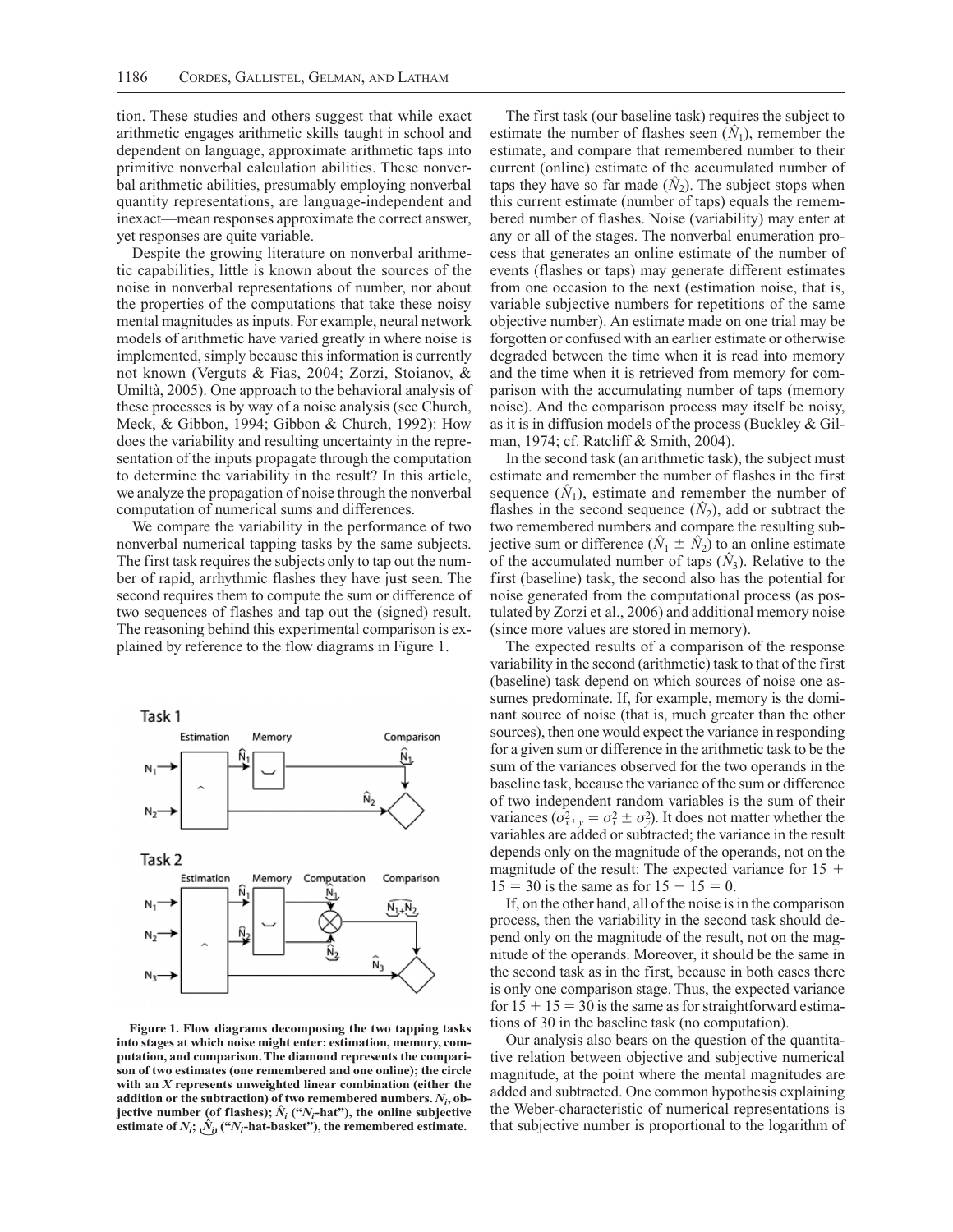objective number and that the noise in a subjective magnitude is independent of the magnitude (i.e.,  $\sigma = k$ , a constant, where  $\sigma$  is the standard deviation in a distribution of mental magnitudes; Buckley & Gilman, 1974; Dehaene, 2001, 2002; Moyer & Landauer, 1967). An alternative, less popular hypothesis, called the *scalar variability hypothesis*, is that subjective number is proportional to objective number and so is the noise (i.e.,  $\sigma = kN$ , where *N* represents objective number; Gallistel & Gelman, 1992; Gibbon, 1977; Meck & Church, 1983). Although both hypotheses account equally well for the behavioral data from numerical estimation and discrimination tasks, there is debate as to whether this is also the case for data from tasks requiring nonverbal computations (see Dehaene, 2001, and Gallistel, Brannon, Gibbon, & Wusthoff, 2001). One of the insights from the theory of measurement is that mental (brain) quantities cannot be measured by behavioral methods except at points of combination (Stevens, 1951). Thus, the question as to how well each theory accounts for magnitude arithmetic is a crucial one in this debate.

In the case of nonverbal arithmetic, the scalar variability hypothesis predicts that subjective sums and differences scale proportionally with the objective sums and differences—that is, arithmetic is a straightforward process. The logarithmic hypothesis, on the other hand, requires the further assumption that the sums and differences of subjective numbers are computed by means of look-up tables (Dehaene, 2001), because straightforward addition and subtraction simply do not exist in the logarithmic domain  $[\log(N_1 \pm N_2) \neq \log(N_1) \pm \log(N_2)]$ . The only mathematically defined way (the only closed procedure) for obtaining the log of the sum or difference of two objective quantities from their logarithms (the putative corresponding subjective quantities) is by taking antilogs and then adding or subtracting those antilogs. When the antilogs of the subjective quantities have been taken, the resulting subjective quantities, which are the ones that enter into the subjective combinatorial operation (subjective addition or subjective subtraction), are proportional to the corresponding objective quantities—in accord with the scalar variability hypothesis. Models that avoid the intermediate step of taking antilogs do so by resort to look-up tables (Dehaene, 2001).

If the logarithmic hypothesis is augmented to include look-up tables for implicit arithmetic, then hard-to-predict things should happen to variability when the subjective difference of two values approaches 0 and becomes negative, since the logarithms of these values do not exist. To illustrate, given a subtraction table (much like the multiplication tables taught in school) with rows corresponding to the subjective representation of the minuend and columns corresponding to that of the subtrahend, then one can mentally locate the row corresponding to log 8 (subjective representation of 8) and the column corresponding to log 5 (subjective 5), and discover that the value at their intersection, representing their difference, is log 3, and respond accordingly without problem. However, when one must subtract (e.g.,  $5 - 5$  or  $5 - 8$ ), what value is found at the corresponding intersection? The logarithm of 0 is minus infinity, and negative quantities do not have logarithms. Whereas the scalar variability hypothesis has clear predictions of systematic responding to computations involving a zero or negative difference, the logarithmic account does not. Thus, it is particularly interesting to compare the variability in subtraction answers around 0 to the variability well away from 0.

The goals of the present study are twofold. First, by comparing response variability obtained in arithmetic tasks to that of a baseline reproduction task, we provide an analysis of both the quantity and quality of the various sources of noise in the resultants of nonverbal arithmetic. Second, by comparing variability in the subtraction task when the difference is near 0 with variability for differences well away from 0, we ask whether there is evidence for a singularity at 0, the existence or absence of which distinguishes between the logarithmic versus nonlogarithmic hypotheses.

## **METHOD**

#### **Subjects**

Four undergraduate students (2 male, 2 female) at Rutgers University, New Brunswick, participated in this study. Subjects were paid to participate in a total of five 1-h sessions.1

#### **Materials and Stimuli**

PsyScope 1.01 was used to present stimuli on a 19-in. color Macintosh computer screen. A Power Macintosh G4 was used to record responses. Subjects indicated their responses using both a lab-constructed response box with two large buttons (connected to a PsyScope button box) and the computer keyboard.

**Stimuli construction**. Stimuli were sequences of rapid, arrhythmic dot flashes. Dots were formed by printing the character "l" in Wingdings black font, size 120, on a white background. Both dot flash durations and interflash interval durations were randomly chosen from a geometric (i.e., discrete exponential) distribution with an expectation of 100 msec (minimum of 50 msec). This prevented the minimum flash duration from being less than 50 msec, and made the expected flash  $+$  interflash duration 200 msec. These parameters made the dot flash sequences both arrhythmic and extremely rapid—making verbal counting and/or timing both highly inefficient and inaccurate. In the baseline condition, the flash sequence was presented in the center of the screen. In the subtraction and addition conditions, flash sequences were presented sequentially on the left and right sides of the screen (25% and 75% of the horizontal dimension, centered vertically). The order of side presentation (left vs. right) was randomly determined on each trial. The number of dot flashes presented on any given trial was also randomly chosen from a geometric distribution with an expectation of 15 (minimum 1, maximum 100).

## **Procedure**

The experiment took place in a dark room with the experimenter seated nearby to ensure subject compliance with instructions and to answer questions. Subjects were told that their responses were not expected to be accurate, but to perform to the best of their ability. It was stressed that subjects were not to count verbally at any time during the session, but just to get a "feel" for the numbers, and to make all button responses as rapidly as possible.

All subjects participated in the baseline condition first (one session), while the order of participation in the subtraction (two sessions) and addition (two sessions) tasks were counterbalanced across subjects. Each session had two scheduled 5-min breaks. Subjects were encouraged to take additional breaks when necessary. Practice trials were presented at the beginning of each new session as well as following both of the 5-min breaks during the session. All sessions were audio-recorded.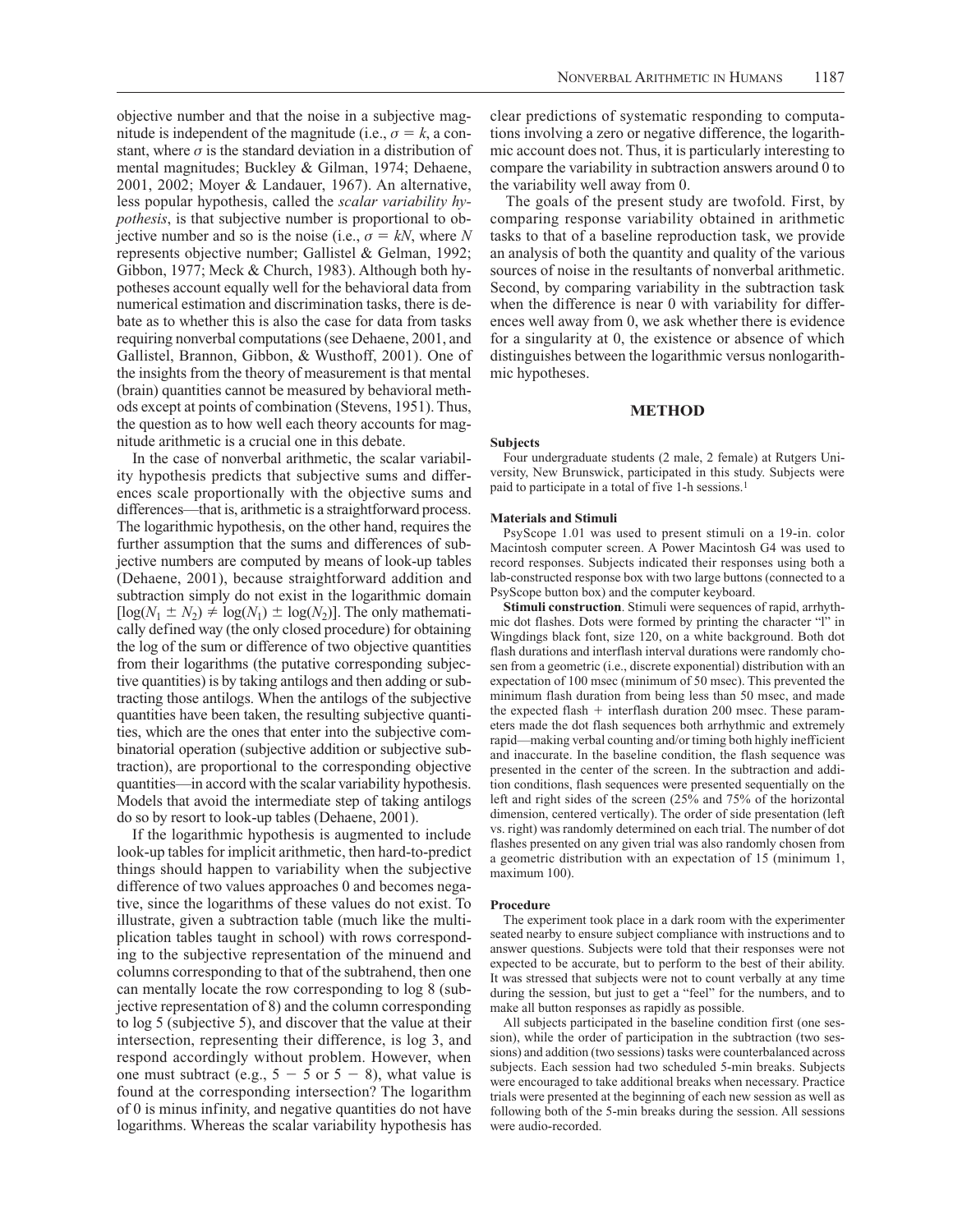**Baseline task**. All trials began with a *Ready?* prompt in the center of the screen. When ready, the subject pressed a button and immediately saw a dot flash sequence in the center of the screen. Following the termination of the sequence, subjects were prompted with *How many?* in the center of the screen. At this point, subjects rapidly pressed a button on the button box as many times as they felt they had seen the dot flash. To prevent the counting of buttonpresses, subjects were asked to say "the" with every press. Thus, they said "the" at the moment when they would ordinarily say a count word if verbally counting (vocally or subvocally), and, because subjects pressed as rapidly as they could, the stream of "the"s formed a continuous and crowded articulatory sequence, precluding verbal counting (this method has been employed as an effective measure of articulatory suppression of count words by both Logie & Baddeley, 1987, and Cordes et al., 2001). Subjects then pressed the computer space bar to indicate completion of the trial. Subjects participated in a total of 150 trials in the 1-h baseline session.

**Subtraction task**. All trials began with a *Ready?* prompt on either the right or left side of the computer screen (position of the first prompt was randomized across trials). After a buttonpress, subjects were presented with a dot flash sequence on that same side. Again, subjects were asked to refrain from counting the flashes verbally, just to get a "feel" for how many flashes they saw. Subjects then saw another *Ready?* prompt on the opposite side of the screen. After another buttonpress, another dot flash sequence was presented on that side of the screen. Following the presentation of both sequences, subjects saw the *How many?* prompt in the center of the screen. At this point, subjects rapidly pressed the button (on the button box) corresponding to the side with fewer flashes as many times as they felt was the numerical difference between the two sequences of flashes without counting, again while saying "the" with every press. For example, if a subject saw 9 flashes on the right side and 15 flashes on the left side, she would rapidly press the right button approximately six times. Subjects then pressed the computer space bar to indicate completion of the trial. Occasionally, the numbers of flashes on each side were the same. Subjects were instructed that in this case, to indicate a zero response, just to press the space bar (without pressing the button box). The subtraction task consisted of a total of 300 trials, 150 trials per session.

**Addition task**. Trials in the addition task were exactly the same as the subtraction task except that in addition trials, subjects were instructed to press the button corresponding to the side with fewer flashes as many times as they felt was the *sum* of the two sequences of flashes. So, given stimuli as in the above example (9 on right, 15 on left), the subject would rapidly press the right button approximately 24 times. All other trial attributes were identical.

#### **Data Analyses**

Those trials requiring the greatest number of presses were excluded from data analyses; that is the baseline, addition, and subtraction data were sorted by objective number, sum, and absolute difference (of flashes), respectively, and the last 10% of trials were excluded (amounting to a total of 15 trials in baseline, and 30 trials in each of the arithmetic conditions per subject). The decision to employ this data-limiting strategy was made prior to analyses for a number of reasons. First, the number of flashes in each flash sequence was randomly chosen from a geometric distribution. Thus, the data points obtained in this larger flash range were relatively sparse, and may have provided less reliable estimates of the variability in this range. Second, since these trials were those requiring subjects to make the most number of presses, there were concerns regarding possible subject fatigue adversely affecting the data in this range. Finally, results from previous pilot work using fixed target values (as opposed to values chosen from a distribution) showed signs of anchoring effects, such that subjects tended to grossly underestimate the larger flash sequences. This result initially influenced our decision to choose flash sequence values from a distribution (as opposed to from a list of predetermined targets), and later provided a similar rationale for excluding the final 10% of the data.

Infrequently, the button box recorded two buttonpresses when the subject made only one press. In these cases, the recorded interresponse time was either negative or only a few milliseconds—a physically impossible feat. Therefore, buttonpresses with a recorded interpress interval of less than 5 msec were excluded from data analyses. Also, interresponse intervals greater than three standard deviations away from the mean were excluded from analysis, so as to avoid an inaccurate reflection of the average responding.

For purposes of data scoring and analysis, data from the subtraction task were treated as follows: Flashes on the left side of the screen were attributed negative values and flashes on the right side were attributed positive values. Because the subject's presses were compensatory (opposite in sign to the perceived difference in the number of flashes), they were given the opposite sign: presses on the left button were scored as positive and presses on the right button as negative. Thus, for example, in a trial in which there were 6 flashes on the left and 8 on the right and the subject pressed the right key three times, the scored answer would be  $-3$  (a response indicating a perceived difference of 3 in favor of the left side when the true difference was 2 in favor of the right side). The signed error would be  $-3$  (response)  $- (+2)$  (true difference)  $= -5$  (a left-directed error of magnitude 5). On a trial with 11 flashes on the left and 2 on the right (a true difference of  $-9$ ), in which the subject pressed the right button seven times (perceived difference of  $-7$ ), the scored answer would be  $-7$ , and the signed error  $-7 - (-9) = +2$ (a right-directed error of magnitude 2).

# **RESULTS AND DISCUSSION**

Data from the baseline condition (Figure 2) were comparable to nonverbal counting data obtained in previous reproduction studies (Cordes et al., 2001; Whalen et al., 1999). Plots of the data revealed the number of presses (*z*) increased as an approximately linear function of the number of flashes presented  $(x)$ , as did variability (i.e., the standard deviation of the distribution of presses); that is,  $z = sx$  and  $\sigma_z = wsx$ , where *s* is the slope of the regression line relating objective to subjective number and *w* is the the Weber fraction (coefficient of variation).2 This pattern of scalar variability is ubiquitous in both the human and animal nonverbal counting data.

Data from the addition and subtraction conditions are plotted in Figures 3 and 4, respectively. The number of presses made increased in proportion to the sum (addition) or difference (subtraction) of the number of flashes, indicating that subjects could do the requested combinatorial operation and base their responding upon the resulting mental magnitude. Results from the both the baseline and arithmetic tasks demonstrate that humans represent numerosity nonverbally while providing some of the first direct evidence that these representations are subject to arithmetic manipulation. The finding that nonverbal arithmetic was a feasible, nontrivial task for our subjects is significant in that it strengthens the claim that computations involving these magnitude representations may serve as a basis for learning.

# **Variance Analyses**

The variability in the addition data appears to increase as a function of the objective sum of the operands but not the variability in the subtraction data. Why is this the case? If we assume that the variability in the baseline condition is dominated by variability in the underlying mental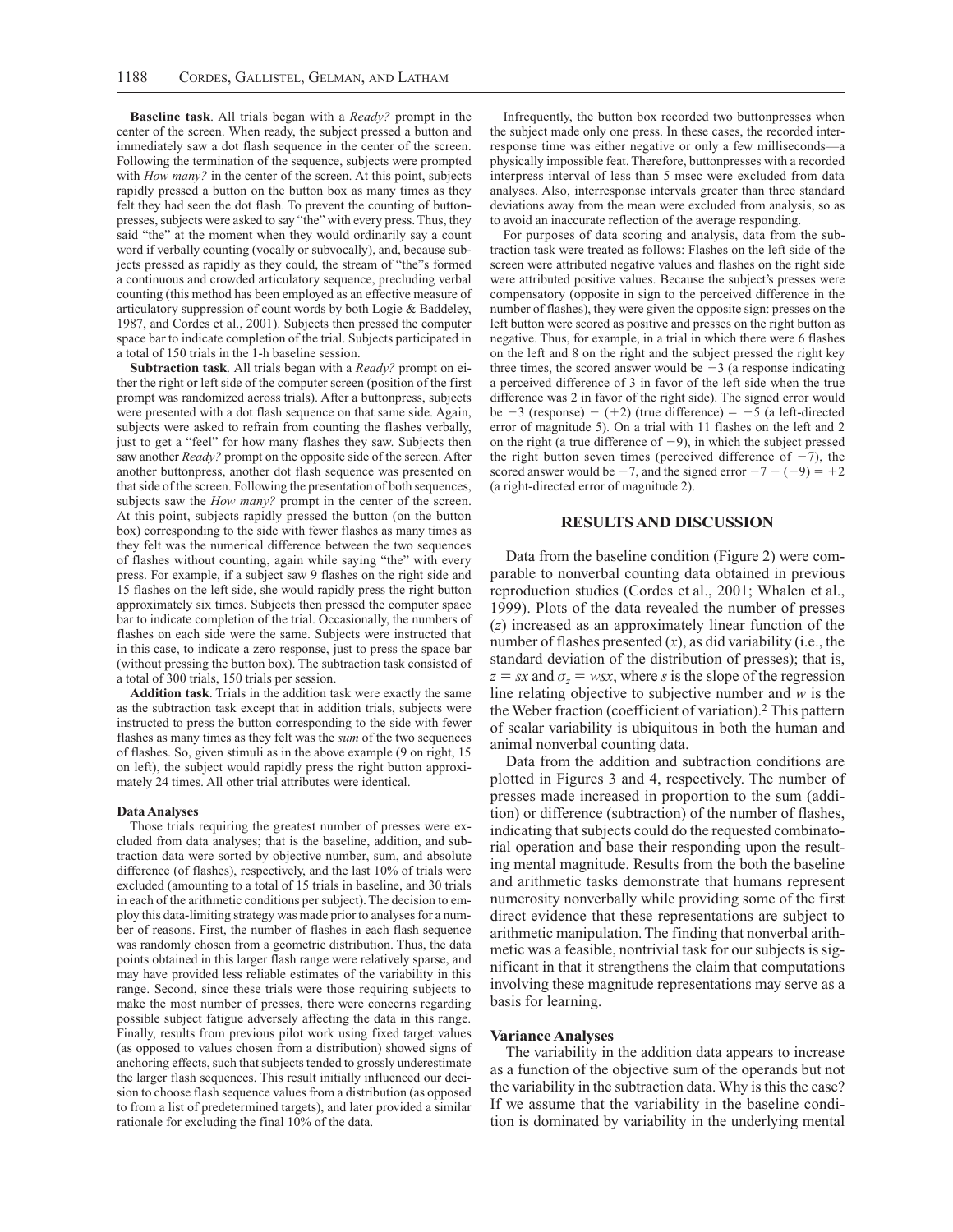

**Figure 2. Number of responses in the baseline condition from all subjects plotted as a function of the number of flashes presented. The solid lines through the data are the regression lines and the dashed lines represent 1 standard deviation. The regression parameters and the estimates of the standard deviation (as a function of number of flashes) were determined by fitting the data with the Killeen variance equation (Equation 4).**

magnitudes (as opposed to the comparison process) and that there is no source of covariance in the two estimates made on each combinatorial trial, then the input variances will add. That is, the variance obtained in our addition and subtraction tasks should equal the sum of the variances associated with the individual operands (as determined by our baseline data), because, for random normally distributed variables, *x* and *y*,

$$
\sigma_{x+y}^2 = \sigma_x^2 + \sigma_y^2 + 2\text{cov}(x, y) \tag{1}
$$

and

$$
\sigma_{x-y}^2 = \sigma_x^2 + \sigma_y^2 - 2\text{cov}(x, y),
$$
 (2)

where  $\sigma_{x+y}^2$  and  $\sigma_{x-y}^2$  are the variances of the sums and differences, and  $\sigma_x^2$  and  $\sigma_y^2$  are the variances of the operands.

Note that with independent operands (hence, zero covariance), the variances associated with the sum and the difference of any pair of operands are the same; they are both equal to the sum of the operand variances. When operand variability scales with operand magnitude

$$
\sigma_{x+y}
$$
 or  $\sigma_{x-y} = \sqrt{\sigma_x^2 + \sigma_y^2}$   
=  $\sqrt{(wsx)^2 + (wsy)^2} = ws\sqrt{x^2 + y^2}$ . (3)

That is, the variability in the results will depend on  $\sqrt{x^2 + y^2}$ , which we call the *magnitude* of an operand pair, by analogy with the magnitude of a complex number. On this analysis,

answer variability should covary with answer magnitude in the case of addition, because the magnitude of the answer covaries with the magnitude of the operand pair (thus the clear pattern of scalar variability in Figure 3). In the case of subtraction, however, it does not; pairs of arbitrarily small or large operands can yield the same answer—for instance,  $3 - 2 = 1$  and 9,999  $- 9,998 = 1$  (thus, when the data are plotted as a function of the answer as in Figure 4, variability patterns appear unsystematic). The variability patterns in Figures 3 and 4 therefore imply that answer variability is dominated by operand variability, variability in the inputs to the combinatorial operations. The question then becomes, to what extent is the variability in the answers predictable from the variability in the operands? That is, is arithmetic variability purely a function of noise in the representation of the operands, or do other sources play a role?

## **Within-Task Variance Characterization**

Before predicting the variability in the addition and subtraction conditions from the variability in the baseline condition, we must accurately characterize variability under baseline conditions. Is it in fact purely scalar?

**Baseline condition**. To answer this question, we did a weighted linear regression, minimizing the sum of the squared deviations weighted by the inverse of the square of *x*. Deviations were weighted in this way to offset the approximately scalar heteroscedasticity evident in the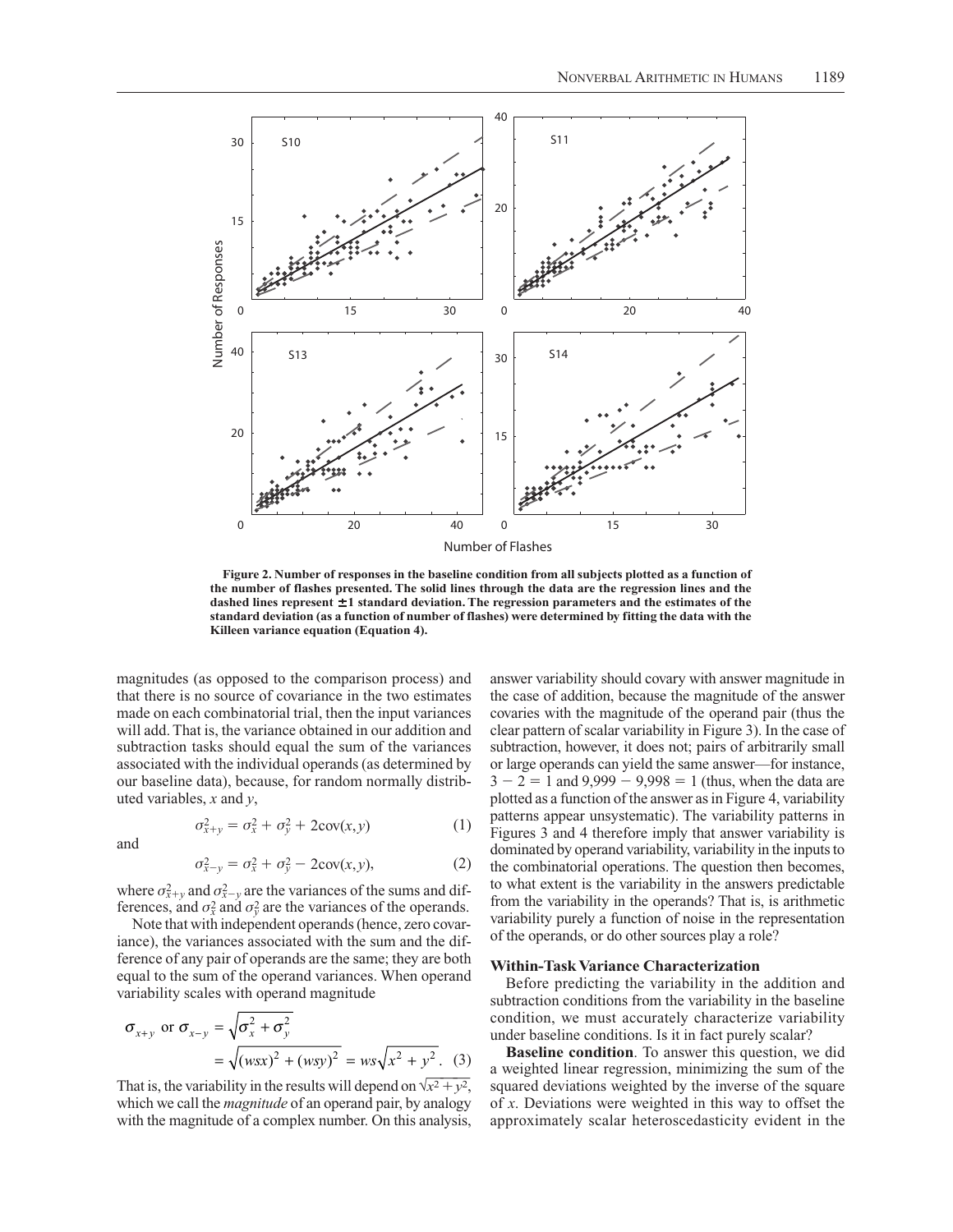

**Figure 3. Number of responses in the addition condition plotted as a function of the correct sum of the number of flashes presented. Lines through the data were obtained through simple linear regressions of the data (not used in data analyses, but drawn here to illustrate the linear nature of the data). Note the clear exhibition of scalar variability in the data.**

plots, the tendency of the variance  $(\sigma_z^2)$  to increase as the square of the predicted value. If the variability (i.e., the standard deviation,  $\sigma_z$ ) about the resulting regression line,  $z = ax + b$ , increases strictly in proportion to the value of *x* (the independent variable)—that is, if it is scalar—then there will be no trends in the residuals when they have been normalized by the predicted variability. That is,

$$
\frac{|z-z'|}{\sigma_z}
$$

should be independent of *x*. Alternatively, trends in the normalized residuals would suggest the influence of nonscalar noise sources.

The normalized residuals are plotted in Figure 5. They show a clear trend: Large deviations from predictions are more common for small test values. This implies nonscalar components of the variability in these data, and in particular components that make a relatively greater contribution to overall variability at small values than at large.

Killeen and colleagues (Fetterman & Killeen, 1995; Killeen & Weiss, 1987) have characterized the variance associated with interval timing and counting as the composition of scalar, binomial, and additive variances:

$$
\sigma_x^2 = Ax^2 + Bx + C,\tag{4}
$$

where the coefficient *C* corresponds to additive sources of variability, *B* to binomial sources, and *A* to scalar sources variability, *B* to bifid that sources, and *A* to scalar sources<br>of noise (where  $\sqrt{A} = ws$ ). What leads to the influence of these additional, nonscalar sources? Additive sources of variability are brought about by factors such as a failure to immediately stop pressing the button once the target number of presses is attained, and a failure to stop the nonverbal count process immediately after the last flash on the screen (resulting in counting more flashes than seen); that is, trial-to-trial variations whose magnitude is independent of the number being estimated. Counting errors—errors from skipped items or double counts—yield binomial variability. Binomial variability arises whenever there is an approximately constant probability of deviation for each item or event in an array or sequence.

As Equation 4 makes clear, the contributions of both additive and binomial variability relative to the scalar component must diminish as the number of flashes gets larger, because additive sources are independent of the number of flashes (i.e., constant) and binomial variability grows in proportion only to the square root of the number of flashes. Thus these additional sources of variance must be responsible for the pattern obtained in Figure 5.

We fit the Killeen variance equation to our data by an iterative search for the maximum likelihood values for *A*, *B*, and *C*. The parameters of the regression line are an analytic function of the variance parameters (see Appendix B), so, in determining the values of *A*, *B*, and *C*, one determines the value of the slope and intercept of the regression line. The maximum likelihood values for these parameters are given in Table 1. Generalized likelihood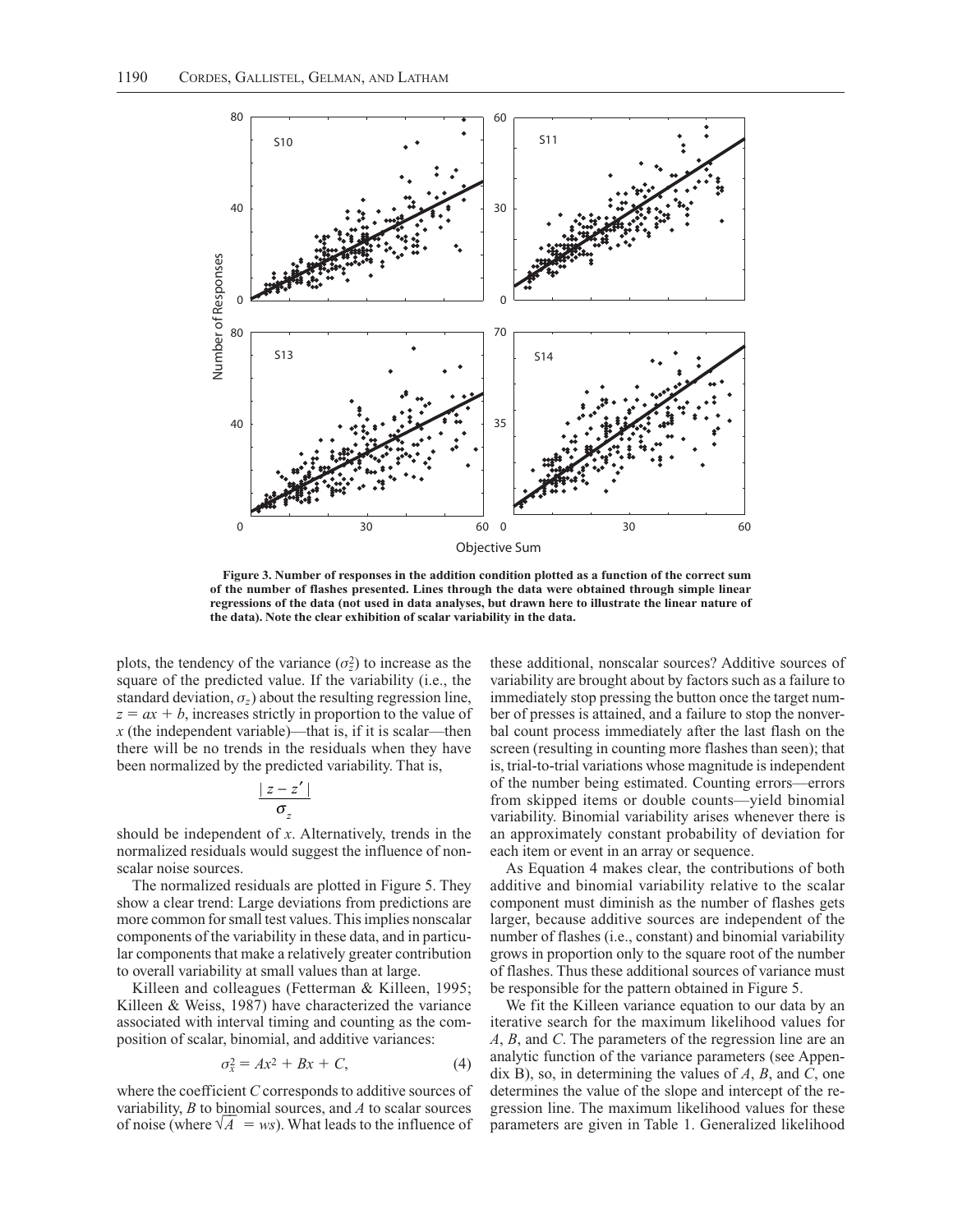

**Figure 4. Number of responses in the subtraction condition (right responses given negative sign, left responses positive sign) plotted as a function of the correct difference in the number of flashes presented in the two flash sequences (number of flashes on right minus number on left). Gross linear fits of the data, obtained through simple linear regressions of the data, are plotted as well to illustrate the linear nature of the data. Notice the lack of a clear pattern of response variability.**

ratio tests (Mood & Graybill, 1963) confirmed that the fits of the data using the Killeen variance equation (Equation 4) were significantly better ( $p < .001$ ) than the purely scalar fits of the data in all 4 subjects [in Subject 10 (S10),  $\chi^2(2, N = 135) = 15.83$ ; in S11,  $\chi^2(2, N = 135) = 33.13$ ; in S13,  $\chi^2(2, N = 135) = 25.25$ ; in S14,  $\chi^2(2, N = 135) =$ 25.68]. This is the first time these alternative (nonscalar) variability sources have been estimated in human nonverbal counting data.

Plots of the baseline data with the new regression lines and lines of  $\pm 1$  standard deviation show that this model provides a fairly accurate fit of the spread around the regression line (Figure 2). As can be seen in Table 1, however, there are noticeable differences in exactly how much contribution each noise source made to each individual's

**Table 1 Variance and Regression Parameters Obtained Through Fits of the Baseline Data Using the Killeen Variance Equation**   $a_x^2 = Ax^2 + Bx + C$ 

| (Equation 4): $\sigma_{y}^{2} = Ax^{2} + Bx + C$ |                |          |          |        |  |  |  |  |
|--------------------------------------------------|----------------|----------|----------|--------|--|--|--|--|
|                                                  | Regression     | Additive | Binomial | Scalar |  |  |  |  |
| S <sub>10</sub>                                  | $0.70x + 0.78$ | 0        | 0.27     | 0.021  |  |  |  |  |
| S <sub>11</sub>                                  | $0.80x + 1.05$ | 0.20     | 0.19     | 0.020  |  |  |  |  |
| S <sub>13</sub>                                  | $0.75x + 1.32$ | 0.31     | 0.39     | 0.033  |  |  |  |  |
| S <sub>14</sub>                                  | $0.73x + 1.31$ | 0.47     | $\Omega$ | 0.057  |  |  |  |  |

Note—S10, Subject 10; S11, Subject 11; S13, Subject 13; S14, Subject 14.

data. For example, the likelihood fits of S10's data did not reveal any additive variability but revealed a contribution of binomial variability, whereas S14's data revealed the opposite pattern. What can account for these individual differences? There are two likely contributing factors. First, it is highly probable that there are both individual and day-to-day differences in factors related to performing in this task. For example, differences in attention may have lead to differences in the number of items not counted or double-counted and/or in the amount of time it took to stop the nonverbal count. Our ability to specify the sources of these individual differences is limited by our lack of certainty about the true values of the variance coefficients for a given subject. That is, though we can be fairly certain that nonscalar influences affected our data, the precision in our maximum likelihood estimates for the scalar and binomial variance components is low. Contour plots of the loss surfaces showed strong negative covariation between these estimates; very different combinations of the binomial and scalar variance coefficients gave equally likely fits (Figure 6). A similar trade-off is not found with the additive component, suggesting that estimates for this parameter are reasonably independent of the estimates for the other variance parameters. Although discussions of the total amount of response variability from each subject can be conducted with confidence, the relative amounts of sca-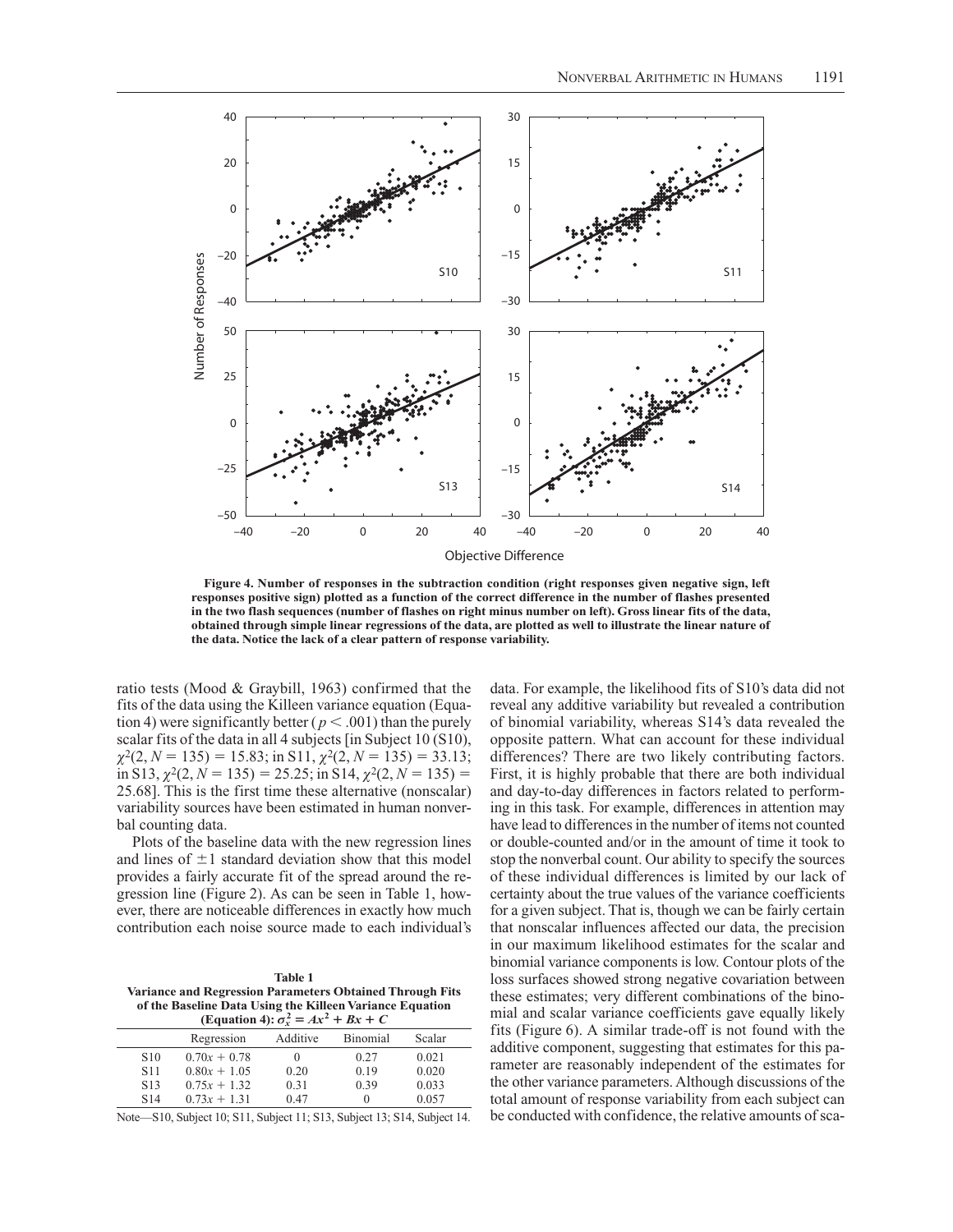

**Figure 5. The** *z* **scores (absolute value of the difference between the observed and weighted regression-predicted values divided by the standard deviation at that point) from the baseline condition plotted as a function of the number of flashes presented.**



**Figure 6. Equal-likelihood contour plots of the amount of scalar variability versus binomial variability attributed to each of the fits of the data for the baseline condition. The contour lines are at common log unit intervals; each more remote line represents a reduction by a factor of 10 in likelihood.** *X* **denotes the coefficient values returned by the parameter search.**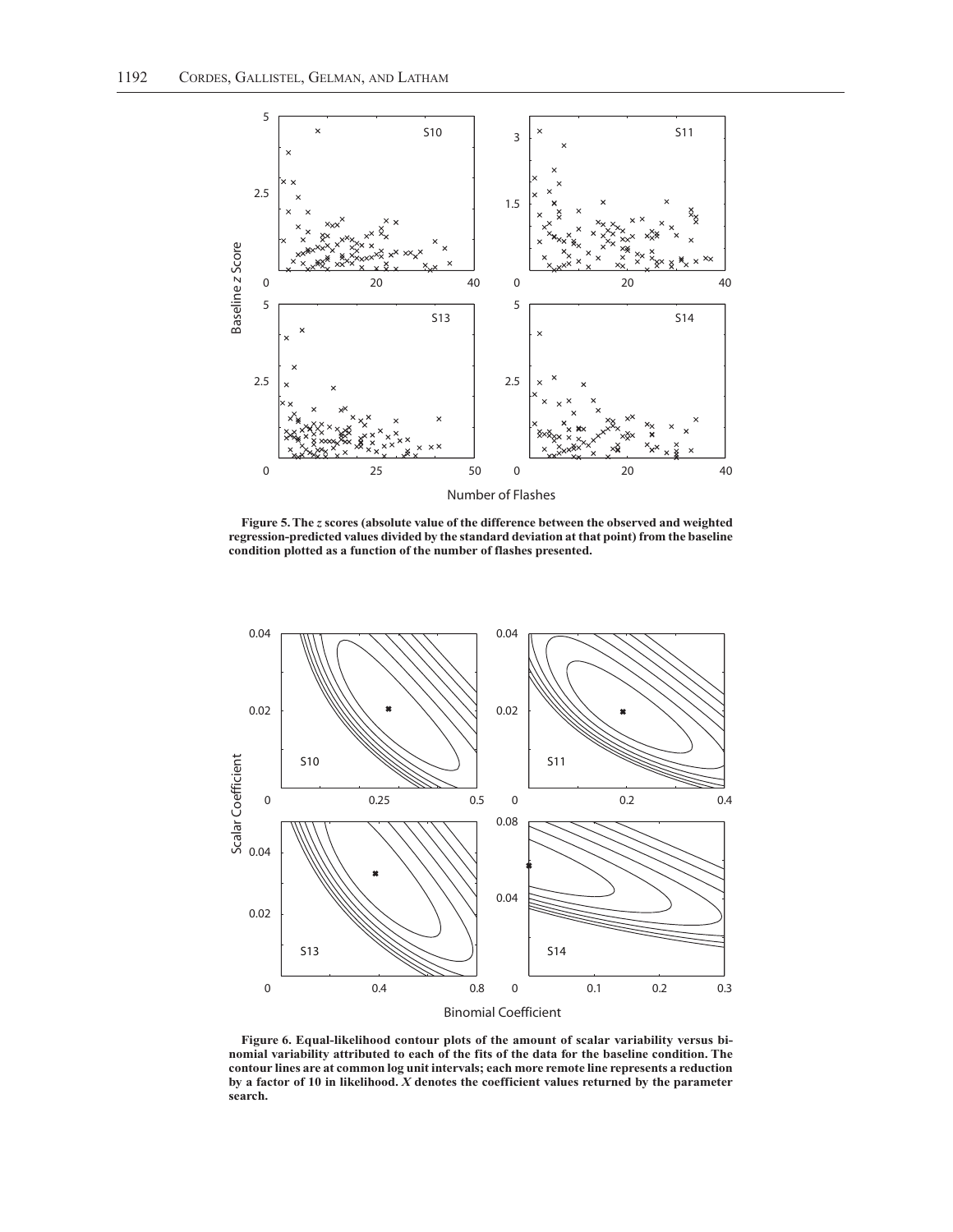

**Figure 7. The** *z* **scores (absolute value of the difference between the observed and regression-predicted values divided by the standard deviation at that point) from the addition condition plotted as a function of the magnitude of the number of flashes presented.**

lar and binomial variability in the data from a given subject cannot be estimated with any confidence.

**Arithmetic data**. Given the presence of both additive and binomial variabilities in the baseline data, it was likely these sources also played a part in the variance obtained in the addition and subtraction cases. Preliminary analyses confirmed this. Again, if response variability were exclusively a function of noise in the representations of the operands (i.e., variability was scalar with respect to the operands only), then there would not be a relationship between the distribution of *z* scores and the magnitude of the operands; that is, variability in the plots would be flat. Plots of the *z* scores obtained from multiple weighted regressions of the arithmetic data (with weights again inversely proportional to the square of the magnitude of the operands  $\sigma_i^2 \sim x_i^2 + y_i^2$ <sup>3</sup> as a function of the magnitude of the operands revealed trends (see Figures 7 and 8). The *z* scores followed a pattern similar to that seen in the baseline data. Both sets of *z* scores showed relatively more variability when subjects were presented small numbers of flashes, again suggesting additive and/or binomial components.

To determine exactly how much noise was contributed by these nonscalar sources, the variance of the arithmetic data was also fit by iterative search for the maximum likelihood parameters of the bivariate form of the Killeen variance equation.

$$
\sigma_{x\pm y}^{\prime 2} = A'(x^2 + y^2) + B'(|x| + |y|) + 2C'. \tag{5}
$$

We first examined the simplest-case scenario—the case in which the impact of variables other than inherent noise in the representations is minimal. Thus, calculations were based on the following two assumptions: (1) representations of the two operands were independent [i.e.,  $cov(x, y) = 0$ ] and (2) the implementation of an arithmetic operation did not create any additional noise in the representations. As in the baseline case, the regression parameters were analytically derived from the variance parameters returned by the search. (Derivations of the loss equation and the regression parameters are described in Appendix B.)

The parameters obtained from this new search appeared to describe the data well. The new *z* scores obtained from the Killeen fit of the data were plotted as a function of operand magnitude, answer magnitude, and predicted standard deviation. None of these plots revealed significant trends, suggesting that the Killeen parameter search led to an appropriate representation of the scatter in the arithmetic data. This was confirmed by generalized likelihood ratio tests comparing the new fits with the purely scalar model. The Killeen variance fits were a significantly better characterizations ( $p < .0001$ ) of the data than the purely scalar model in both the addition and subtraction data for all subjects, except for S10's subtraction data [addition data for S10,  $\chi^2(2, N = 271) = 126.38$ ; for S11,  $\chi^2(2, N = 126.38)$  $271$ ) = 68.86; for S13,  $\chi^2(2, N = 270) = 20.07$ ; for S14,  $\chi^2(2, N = 271) = 51.12$ ; subtraction data for S10,  $\chi^2(2, N = 271)$  $N = 271$ ) = 3.96,  $p = .14$ ; for S11,  $\chi^2(2, N = 272)$  = 81.29; for S13,  $\chi^2(2, N = 269) = 77.34$ ; for S14,  $\chi^2(2, N = 269)$  $N = 273$ ) = 89.05].

## **Across-Task Variability**

Given the uncertainty in the estimates of the variance components (the values for the variance parameters *A*, *B*,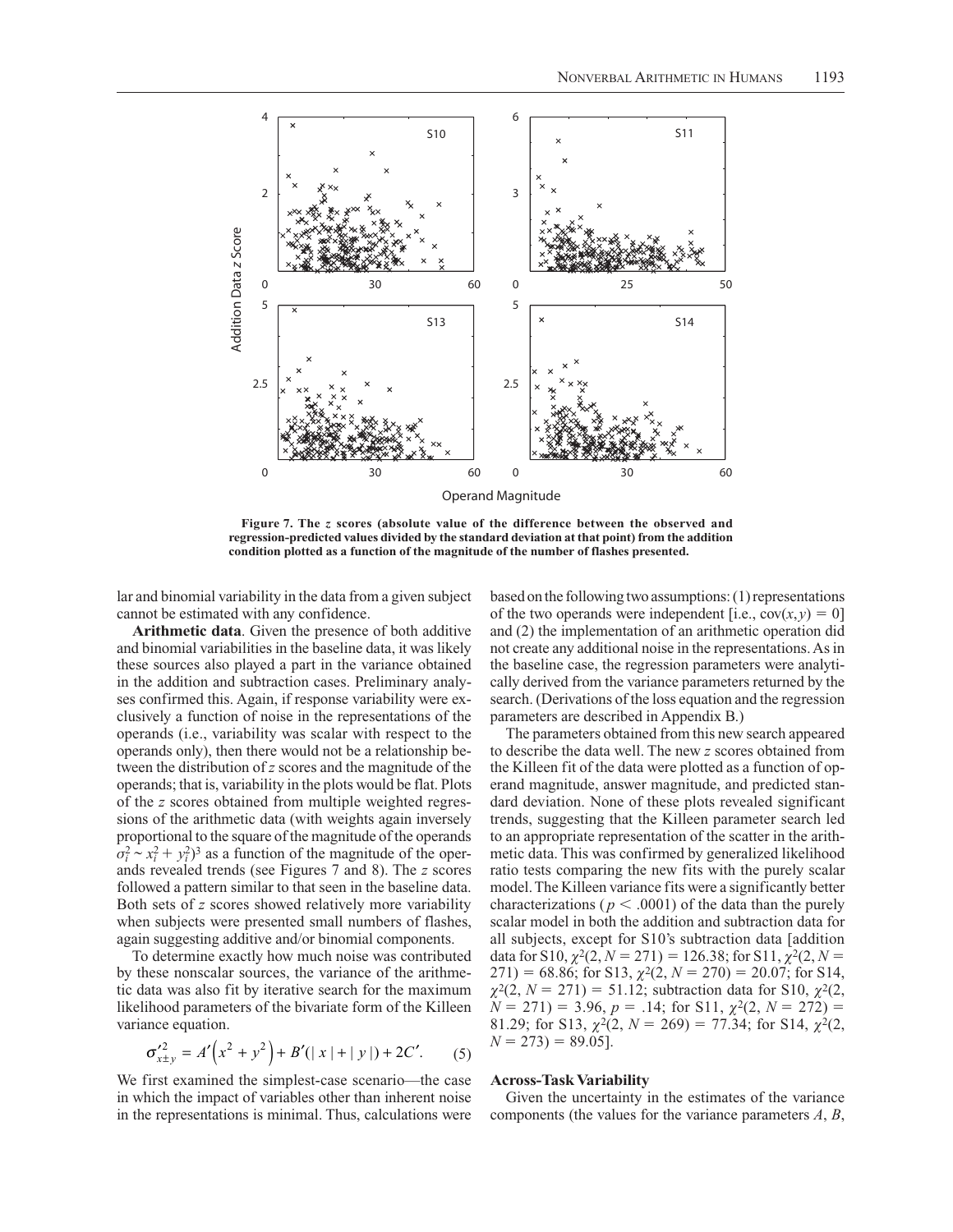

**Figure 8. The** *z* **scores (absolute value of the difference between the observed and regression-predicted values divided by the standard deviation at that point) from the subtraction condition plotted as a function of the magnitude of the number of flashes presented.**

and *C*), predicting each component in the arithmetic data from the estimate of the corresponding component in the baseline data would not be justified. Instead, we asked to what extent the total variance estimates for the two operands obtained from the baseline condition predicted the variance estimates obtained by fitting the data from the arithmetic conditions. The model of the baseline data yields an estimate of the variance associated with each individual operand. This estimate can be compared on an operandpair-by-operand-pair basis with the estimates for each pair obtained from the multiple-regression models for the arithmetic data. Specifically, for each operand, we obtained from the maximum-likelihood model of the baseline data the estimate of the variance to be expected. The predicted standard deviation for the sum or difference of the pair of operands was the square root of the sum of the two variance estimates (one for each operand) obtained from the baseline condition. These predictions were plotted against the observed standard deviation for that pair; that is, the standard deviation obtained from the maximum-likelihood model for the arithmetic data. In other words, we took each pair of operands presented to the subject in the arithmetic task (e.g.,  $18 + 7$ ) and computed the standard deviation predicted by baseline—that is,

$$
\sigma_{\text{pred}(18+7)} = \sqrt{\sigma_{\text{base}(18)}^2 + \sigma_{\text{base}(7)}^2}
$$

—and plotted it against the standard deviation estimated in the arithmetic task for that particular pair of operands  $(\sigma_{18+7})$ . Figure 9 plots the observed estimates against the predicted estimates. If the variability in the responses could be predicted from the estimates of the variability in the operands, the points in Figure 9 would cluster around a line with slope  $= 1$  (solid line).

There are three points to notice from these plots. First, the plots from the addition task in all four subjects fall above the solid comparison line (slope  $= 1$ ). This means that the standard deviations obtained from the Killeen fits of the addition data were greater than predicted. While the obtained variability is greater in all subjects, the differing shapes of the curves reflect possible discrepancies in estimates of the individual variance parameters. For example, the exaggerated curvature seen in S14's data is most likely an artifact of the lack of binomial contributions estimated in her baseline data. Regardless, it is not certain that any one source of variability can account for the discrepancy between baseline predictions and the obtained variability. For the reasons listed above (i.e., individual differences and large confidence limits on estimates of the parameters), these differences in curvature were deemed orthogonal to the question of overall variability patterns.

Second, the subtraction data do not seem to differ significantly from a slope of one in any common systematic fashion across subjects. That is, 2 subjects (S11 and S14) appear to have produced less variable data in the subtraction task than predicted by their baseline estimates, whereas 1 subject (S13) produced more variable data in this task, and the last subject's data (S10) matched predictions fairly well. So, although the addition data appear to be more variable than predictions of the simple model of additive variance, the subtraction data match predictions fairly well.

Finally, for a given pair of operands, the addition condition consistently yielded more variable data than the subtraction task. This is most evident when the standard de-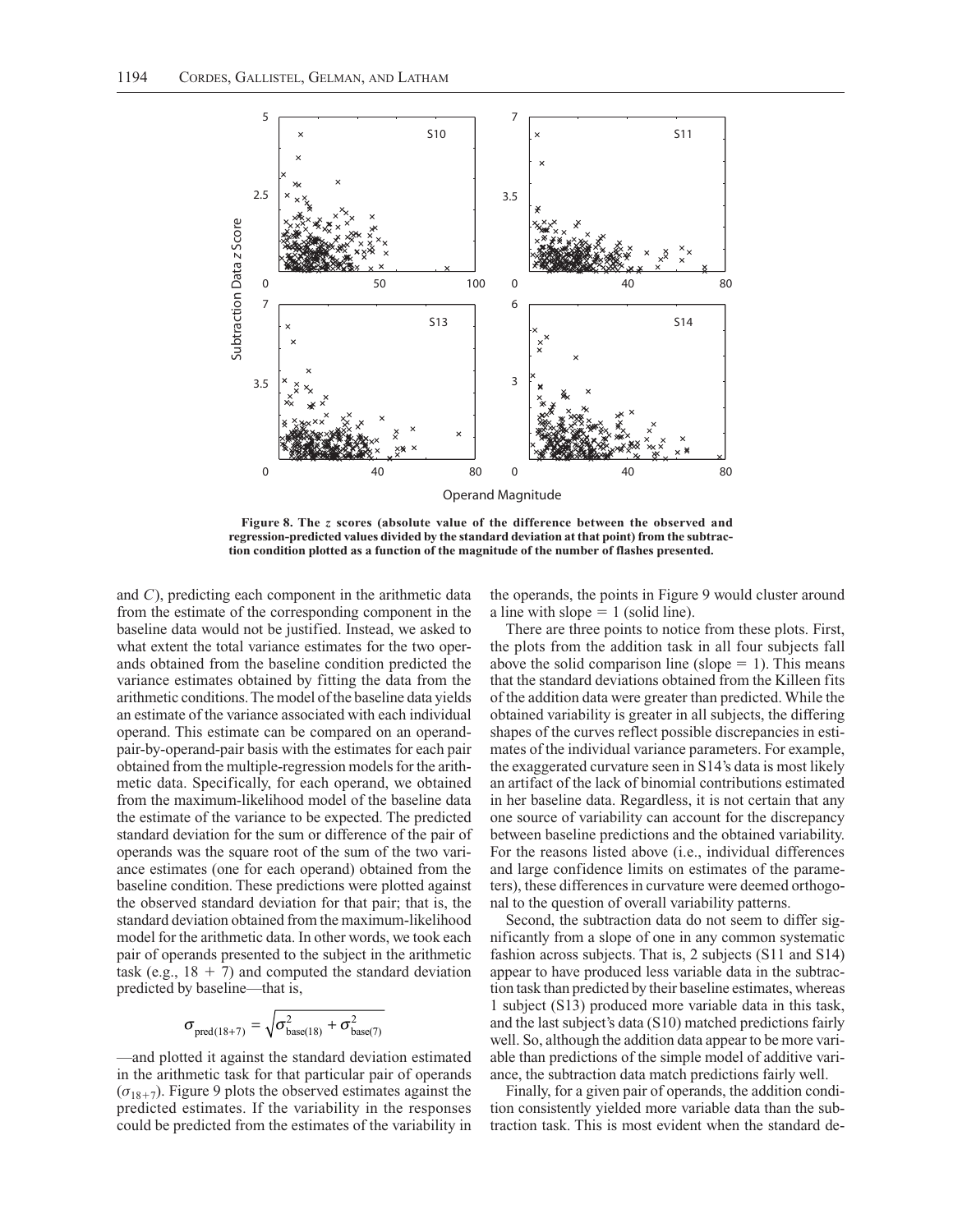

**Figure 9. Standard deviation of the baseline predictions (without answer magnitude) versus the standard deviation of the Killeen fit of the arithmetic data (using Equation 5). The solid lines represent a slope of 1.**

viation of the addition data is plotted against the standard deviation of the subtraction data in each subject (Figure 10). In this case, all four plots are above a slope of 1. (Recall that if variability in the answers could be predicted simply from summing the variance estimates associated with the operands, then the variance in the sum of two operands would be the same as the variance in their difference.)

The plots in Figure 9 indicate that the variability in the sums and differences of two nonverbal numerical estimates cannot be adequately predicted from the sum of the variance estimates associated with the operands via the baseline task alone. This is not surprising, because there are likely to be at least two sources of variability in the arithmetic tasks—variability in the nonverbal estimates of the number of flashes (operands) and in the representation and tapping out of the computed sum or difference (answer)—and these would be expected to obey different combination rules. When two nonverbal estimates are mentally summed or subtracted, the variance in the resulting subjective sum or difference should be the sum of the variances associated with the operands, that is to say, of the variability in those estimates. Once the sum or difference is computed, however, that estimate is then stored in memory where it is subject to additional scalar noise and then buttonpresses are counted out to this value, providing additional additive and binomial noise (counting error variability). This additional noise contributed by the representation and counting out of the computed answer should thus be scalar and binomial with respect to the magnitude of the answer (i.e.,  $|x + y|$ ).

The importance of this distinction may be appreciated by considering the extreme case. If there were no additional variability provided by the answer representation, then (as outlined in the introduction) the variability observed in both addition and subtraction answers would depend only on the variability estimates for the operands. The variance in the addition and subtraction answers would be the same, and it would be equal to the sum of the variance estimates for the two operands obtained from the baseline data. In this case, the variances obtained on trials where subjects were required to compute the sum of say, 30 and 29, should be identical to the variance associated with the responses on those trials where the difference between these two values was computed; that is, responses as high as 59 buttonpresses should be just as variable as those around 1. This model, which is rather counterintuitive, is the one we have so far tested, and it clearly fails.

The consideration of the extreme case shows how something like the pattern of results we observe would arise. A conclusion from this consideration is that we ought to include in our regression terms that depend on the sums (and differences) of the operands. Therefore, the baseline predictions as well as fits of the arithmetic data were modified to include potential answer noise. That is, for the case of the arithmetic data, Equation 5 was modified to include variance associated with the magnitude of the answer as follows:

$$
\sigma_{x\pm y}^{"2} = A''(x^2 + y^2) + B''(|x| + |y|) + 3C''
$$
  
+A''(x + y)<sup>2</sup> + B''(|x + y|). (6)

Notice that we have added three terms to the variance equation (Equation 5) intended to allow for a dependence on the square of the sum of the operands (scalar answer-dependent variability) and on the simple sum (binomial answerdependent variability), and for additional additive noise. To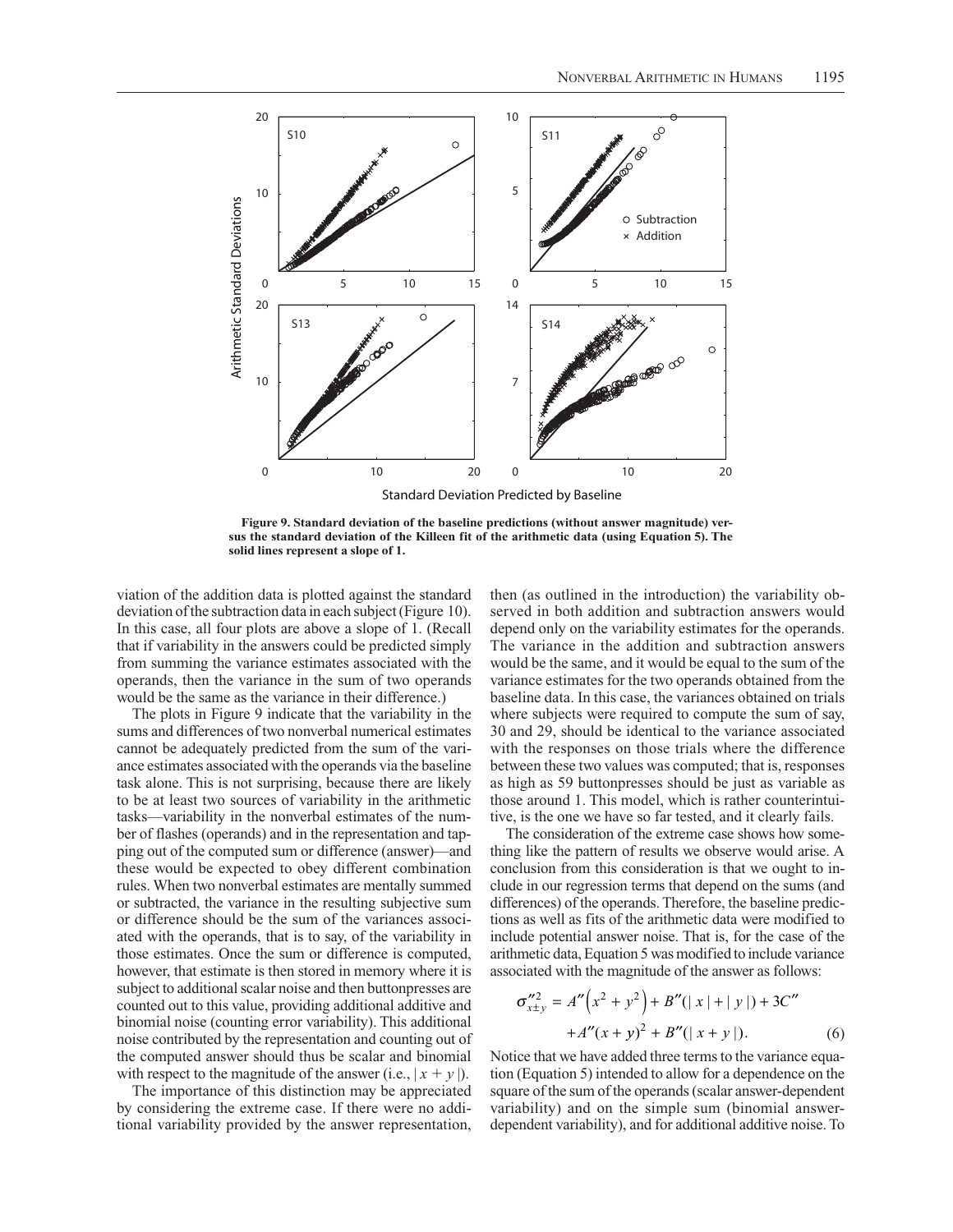

**Figure 10. Standard deviation (as determined by fits using Equation 5) of the addition data as a function of the standard deviation of the subtraction data. The solid lines represent a slope of 1.**

make the iterative search for maximum likelihood values tractable, we have forced the coefficients of scalar and binomial variability to be the same for these two terms as for the original two terms. In other words, we have assumed that the mixture of scalar and binomial variability is the same for the estimates of flash number (operand representations) and the answer estimates.4 Our rationale for proceeding was simply to see whether allowing for a dependence on answer magnitude as well as operand pair magnitude improved our ability to predict the addition and subtraction data from the baseline data. These parameters obtained from this new fit of the arithmetic data are listed in Table 2.

The standard deviations obtained from these new baseline predictions were re-plotted against the standard deviations from the new fits of the arithmetic data including answer noise (Figure 11). Comparisons of the plots in Figure 11 with those in Figure 9 (the original plots without variability due to the answer magnitude) reveal that, while it is not clear whether the plots of the subtraction data benefit substantially from this new fit, the addition data from all four subjects are significantly closer to a line with slope one, indicating it is likely that the magnitude of the answer to the arithmetic manipulation also contributed to the response variability obtained.

Despite the improvement in these new fits, it is clear that the variability obtained in the arithmetic conditions does not entirely match up with that predicted by each subject's baseline performance. In addition, in 3 out of 4 subjects, the addition data remain more variable than the subtraction data. It is entirely possible that a fit that allowed the coefficients of scalar and binomial variability to be different for the estimation and the tapping-out components of the baseline variability would do better. It is also possible that these final discrepancies could be attributed to a lack of independence in the representations of the two operands. That is,  $cov(x, y) \neq 0$ , such that the probability of the subject overestimating both operands or underestimating both operands on any given trial was greater than chance.

How could covariation in the operands—that is, in the subjective estimates of the two flash numerosities—arise, given that the objective numerosities were independent? Subjects might have attempted to compensate for a (incorrectly) perceived under or overestimation of the first operand by purposely over or underestimating the second. Subject interviews do not provide any evidence to suggest this is the case. A second, and perhaps more likely, expla-

| Table 2                                                                      |  |  |  |  |  |
|------------------------------------------------------------------------------|--|--|--|--|--|
| <b>Variance and Regression Parameters Obtained Through</b>                   |  |  |  |  |  |
| Fitting the Arithmetic Data Using the Bivariate Form of the                  |  |  |  |  |  |
| Killeen Variance Equation, Including Terms for Answer Noise                  |  |  |  |  |  |
| (Equation 6): $\sigma_{x\pm y}^2 = A''(x^2 + y^2) + B''( x  +  y ) + 3C'' +$ |  |  |  |  |  |
| $A''(x+y)^2 + B''( x+y )$                                                    |  |  |  |  |  |

|                         | Regression           | Additive | Binomial | Scalar   |
|-------------------------|----------------------|----------|----------|----------|
| <b>Subtraction Data</b> |                      |          |          |          |
| S <sub>10</sub>         | $0.69(x + y) + 0.21$ | $\Omega$ | 0.064    | 0.024    |
| S <sub>11</sub>         | $0.55(x + y) - 0.14$ | 0.767    | 0.048    | 0.012    |
| S <sub>13</sub>         | $0.74(x + y) - 0.82$ | $\theta$ | 1.580    | 0.012    |
| S <sub>14</sub>         | $0.62(x + y) + 0.49$ | $\theta$ | 0.663    | $\Omega$ |
| <b>Addition Data</b>    |                      |          |          |          |
| S <sub>10</sub>         | $0.84(x + y) + 0.98$ | $\Omega$ | 0.161    | 0.036    |
| S <sub>11</sub>         | $0.71(x + y) + 6.31$ | 2.280    | 0.138    | 0.013    |
| S <sub>13</sub>         | $0.82(x + y) + 2.37$ | $\theta$ | 0.519    | 0.043    |
| S <sub>14</sub>         | $0.86(x + y) + 5.91$ | 0.487    | 1.470    | $\theta$ |

Note—S10, Subject 10; S11, Subject 11; S13, Subject 13; S14, Subject 14.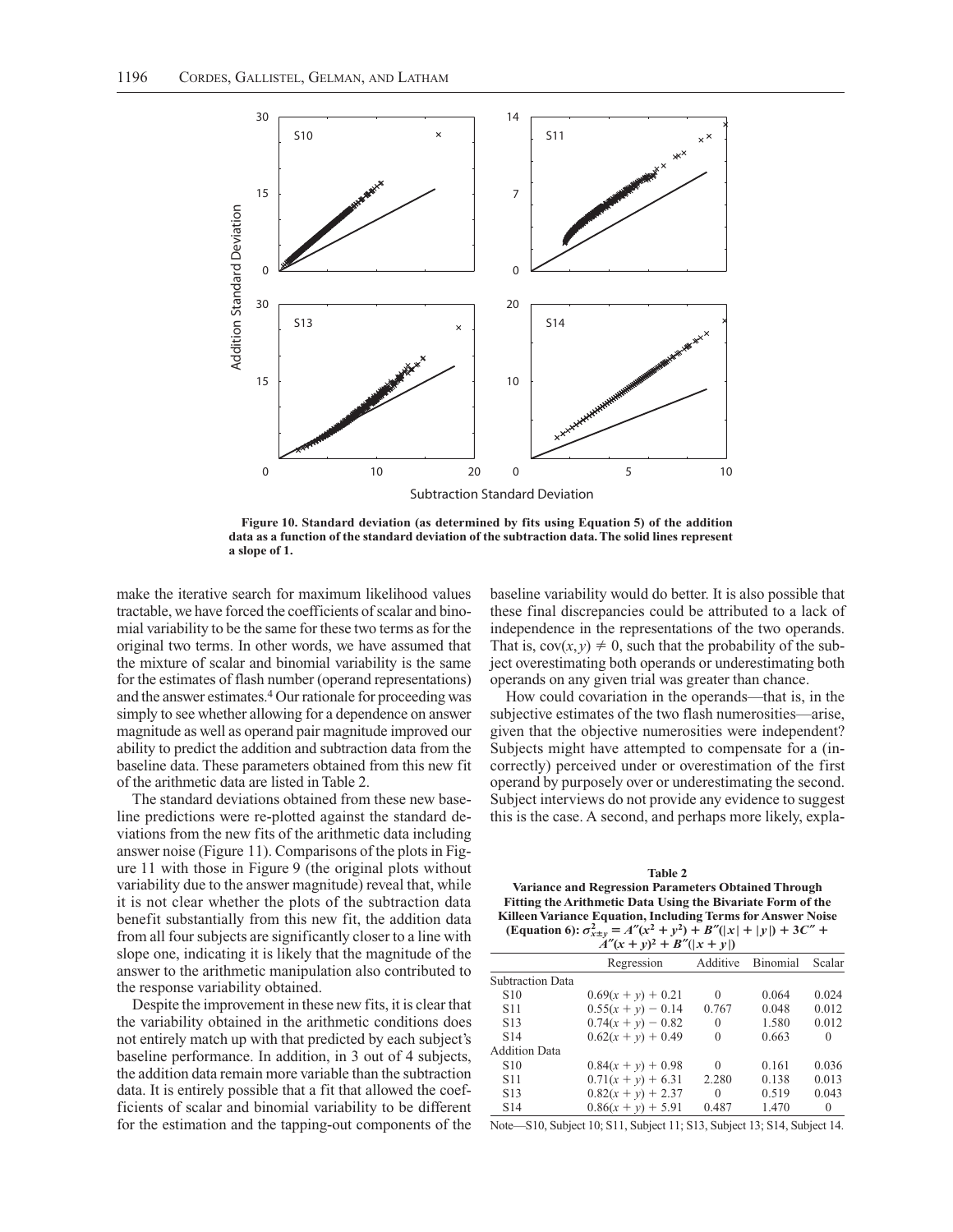

**Figure 11. Standard deviation of the modified baseline predictions (including answer noise) as a function of the standard deviation of the arithmetic data. The predictions and fits of the data were obtained using Equation 6 as a variance model.**

nation for a nonzero operand covariation is that there is 1/*f* noise in the process of nonverbally estimating numerosities. This ubiquitous source of noise in psychophysical tasks is a fluctuation in time in psychophysical judgments, in which the power density is inversely proportional to the frequency, that is, the low-frequency, long-period fluctuations are bigger than the high-frequency, short-period fluctuations (Gilden, Thornton, & Mallon, 1995). Period is typically measured in number of trials. Thus, a low frequency fluctuation is a change in the tendency to over or underestimate numerosity that is cyclical, with cycle duration extending over many trials. Such a fluctuation would induce covariation in the subjective numerosities of the two flash sequences presented on each trial.

The arithmetic data were fit using a model including covariance. The inclusion of this component, however, did not appear to significantly improve the fit of the data, with the possible exception of S10's subtraction data. This model was not pursued any further, due to the difficulty in distinguishing the contributions of the various noise sources from the covariance, and thus a difficulty in comparing these new fits to baseline predictions.

## **DISCUSSION**

## **The Loci of Variation**

In summary, the variability obtained in our addition and subtraction data was primarily a function of variability in the representation of the operands and of the answer. Our results imply that the noise (variability) observed in the results from the arithmetic composition of nonverbal mental magnitudes derives primarily from noise in the representations themselves, rather than noise in the comparison process (i.e., the comparison between the representation of the sum and the number of buttonpresses made thus far). If the variability arose primarily in the comparison process, then it would depend primarily on the magnitude of the resultant, rather than on the magnitude of the operands. That is, the variability associated with  $2 + 3$  would be equivalent to that associated with  $58 - 53$ . We find the opposite; it depends primarily on the magnitude of an operand pair.

A significant portion of the behavioral noise in the task, however, does appear to arise from the comparison process, because the variability for an operand pair with a given magnitude is substantially greater when the resultant is their sum than when the resultant is their difference. If the variability in the behavioral consequences of arithmetic composition depended only on the magnitude of the operand pair, then, for a given pair, the variability in sums and differences would be the same. There is, however, a second plausible source for the discrepancy in the variability of sums and differences. Factors that tended to covary over- and underestimates for the numerosities of the two flash sequences presented on compositional trials would also produce greater variability in the sums than in the differences, because the covariance term is additive for sums and subtractive for differences. The ubiquitous phenomenon of 1/*f* noise in psychophysical judgments makes the assumption of appreciable covariance plausible.

The two possibilities—variability in the comparison process and covariance in operand noise—are not mutually exclusive. If the discrepancy between variabilities in the sums and differences derived entirely from covaria-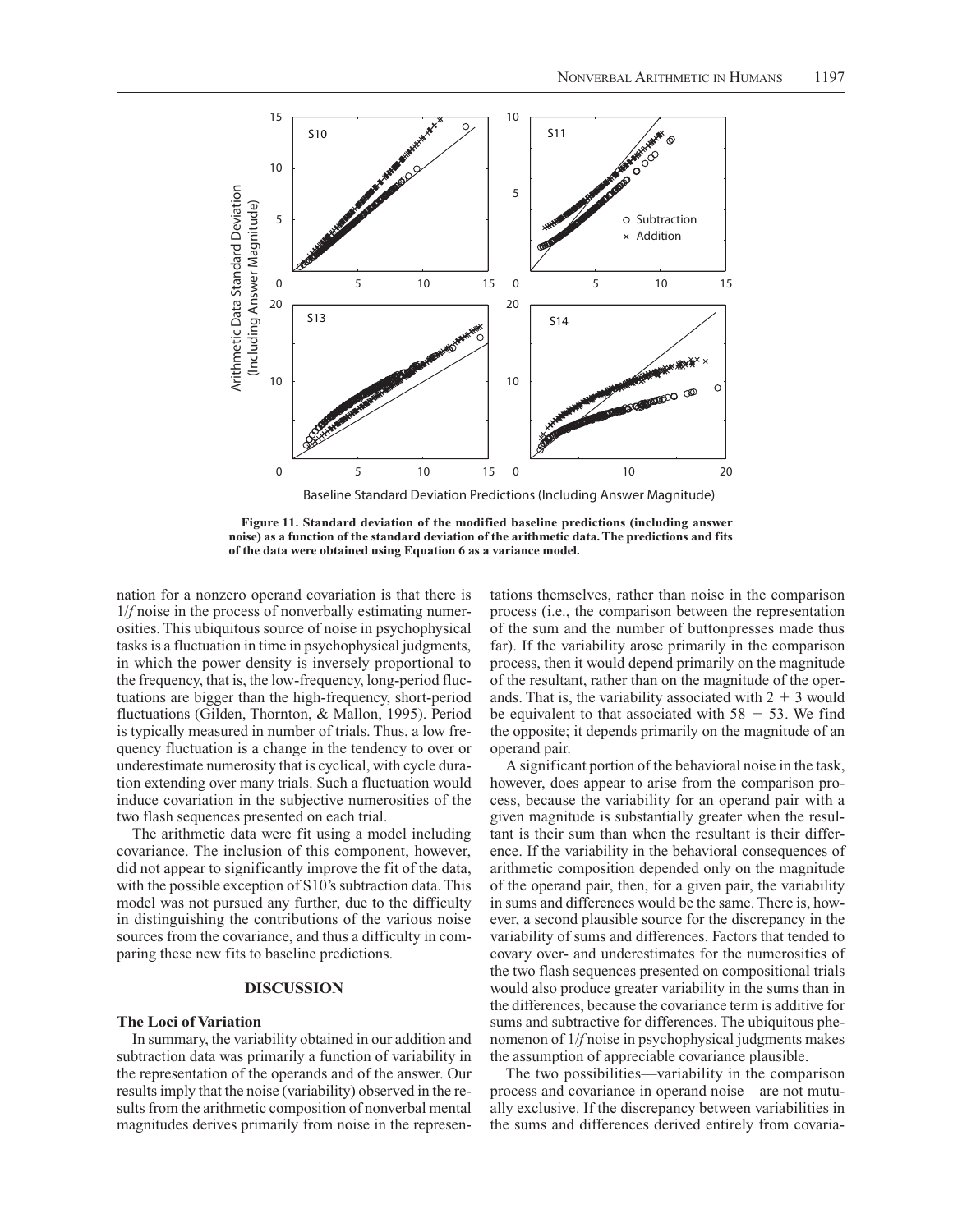tion between operands, then the two variabilities would straddle the variability predicted on the assumption of simple additivity: The sums would have greater than predicted variability and the differences less than predicted. If the discrepancy derived entirely from the comparison process, then both variabilities would be greater than predicted by the additivity of input variances, with the variability in the sums being more excessive than the variability in the differences. The actual patterns differ somewhat between subjects, but the variability in the differences tends to approximate the additive prediction, whereas the variability in the sums clearly exceeds it. This pattern is consistent with the plausible assumption that there is both some operand covariance and variability in the comparison process (variability dependent on answer magnitude).

Variability in the translation of mental magnitudes into numbers of presses is the most plausible source for the additive and binomial components of the variance in our baseline task, which involved simply duplicating in the number of one's presses the number of flashes seen. Our task requires subjects to produce behavior—a number of presses—that varies in the same way as the inputs (numbers of flashes). It may be possible to get a less contaminated, albeit more indirect, view of the variability in the underlying number-representing signals and their composition using two-alternative forced choice procedures (see Barth et al., 2006).

# **The Form of the Mapping From Objective to Subjective Magnitude**

The Weber-law characteristic in judgments of numerical (and other) order is susceptible to at least two contrasting explanations: *Model 1*. The subjective magnitude (brain signal) is proportional to the logarithm of the objective magnitude and the noise in that signal is constant, that is, independent of signal magnitude (Dehaene et al., 1990). *Model 2*. The subjective magnitude is proportional to the objective magnitude and so is its variability (Gibbon, 1977). In either model, the overlap between two signal distributions—hence, the discriminability of the objective variables that the two signals represent—is a function of the ratio of their means (Weber's law).

Studies revealing arithmetic competence (specifically, in the case of subtraction) in nonhuman animals (Brannon et al., 2001; Gibbon & Church, 1981) support the second kind of model (scalar mapping and scalar variability) put forth by Gibbon (1977). Dehaene (2001) has suggested that mental magnitudes are proportional to the logarithms of objective magnitudes and that, to obtain from them the mental magnitude corresponding to an objective difference, the brain uses a neuronal look-up table. A look-up table uses the subjective representations of two inputs as row and column header values that together determine the location (cell) within the table that contains the resultant. The table overcomes the fact that logarithmic transformation is a nonlinear operator—that is,  $log(x_1 + x_2) \neq$  $log(x_1) + log(x_2)$ . In this model, the value obtained from adding (or subtracting) the two input signals  $\lceil \log(x_1) \rceil$ 

 $log(x_2)$ ] is not the same as the value (resultant) that the relevant table delivers  $[\log(x_1 \pm x_2)]$ . What it delivers is the logarithm of the sum or difference of the objective values represented by those input signals. The table is able to do this because there is no necessary connection between the values used to access a location and the value stored at that location. The retrieval of the value stored at a given address in a table is a nonarithmetic data-processing operation.

Any version of a table look-up model for combining mental magnitudes that are a logarithmic function of the objective magnitudes they represent must find a way to deal with the singularity in the logarithmic mapping at 0. The logarithm of 0 is minus infinity, which is to say that it is a physically unrealizable answer and must be treated as a special case. Zero was the most common objectively correct answer in our subtraction condition. Most importantly, the variability in our subjects' responses in the vicinity of 0 was of a piece with the variability in answers comfortably away from 0. From the perspective of a noise analysis, there was nothing special about subjective differences at or near 0.

A table look-up model with logarithmically compressed mental magnitudes as representations of both entrant and answer magnitudes will have to have special machinery for dealing with the case where the subjective difference is 0 that is, where the numerosities of the flashes on the two sides are subjectively equal. It will also have to deal with the related problem that when subtraction is implemented in this way, it is not a closed operation. Negative quantities have no logarithms, so a mental magnitude can never be subtracted from a mental magnitude smaller than it. The direction (sign) of a difference must be determined before the table is entered. Given that the order of presentation of the large and small operands in our subtraction task was randomized, a look-up table would require the additional task of determining which input value corresponded to the row value and which to the column. This is not required in the case of a scalar mapping. How to handle differences that include zero and negative values (signed differences) in such a way that the propagation of variability from operands to answers behaves just as it does well away from the singularity at 0 presents an interesting challenge to such a model. If this challenge cannot be surmounted, then our data argue in favor of an approximately scalar mapping from objective magnitudes to subjective magnitudes, at least at the point where subtraction is implemented.

## **Alternative Estimation Strategies**

We assume that our subjects based their responses on estimates of the numbers of flashes in the flash sequence and that they did not make those estimates by means of subvocal verbal counting. Here, we review the thinking behind those assumptions.

**Did subjects verbally count flashes?** The speed of the flash sequences made it unlikely that subjects used verbal counting to keep track of the number of flashes. Subjects reported that they felt the flash sequences were presented much too quickly to be counted. They expressed surprise at the rapidity of the flash sequences, and doubted, before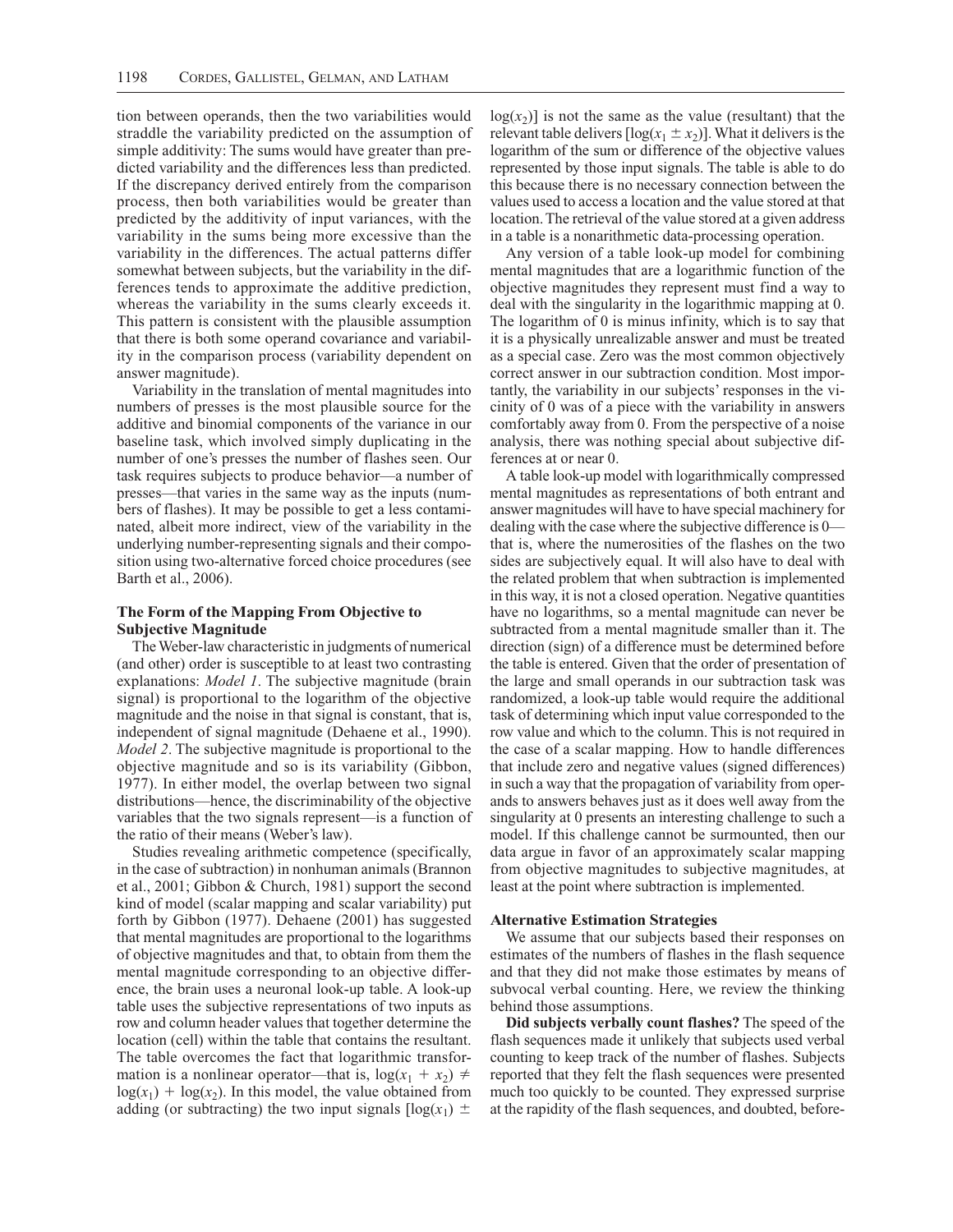hand, their ability to extract the numerosity of the display. The experimenter in the testing room could also verify that subjects did not vocalize count words. The expected durations of both the dot flashes and interflash intervals were very short—100 msec each (resulting in a flash  $+$  interflash interval duration expectation of 200 msec). Previous work in our lab (Cordes et al., 2001) revealed that subjects are able to verbally count events at a maximum rate of about 5.7 items/sec (which corresponds to 175 msec per item). This is longer than the *median* flash–flash interval, which was about 160 msec. Thus, the majority of flashes (approximately 60%) occurred less than 175 msec apart.

Although it is clear that subjects were unable to verbally count the flashes presented to them on the screen, it is possible that once they obtained a nonverbal estimate of the number of flashes in each sequence in the arithmetic tasks, this nonverbal estimate was converted to a verbal/ symbolic representation on which the arithmetic operation was performed. That is, subjects may have seen a sequence of flashes and thought "that was about 6," the second sequence and thought "that was about 15," and computed the difference of these verbal symbols, " $15 - 6 = 9$ ," and then estimated nine buttonpresses accordingly. Although this is a possibility, none of the subjects reported engaging in such a strategy, and the conflicting articulatory suppression task made this an unlikely approach. Unfortunately, however, this possibility cannot be ruled out in the present experiments or in any other study addressing nonverbal arithmetic in numerically fluent individuals.

**Did subjects verbally count their presses?** Subject reports also suggested that subjects did not verbally count their presses. All subjects claimed they did not, and that they had no idea how accurate their responses were. This corroborates previous research using similar articulatory suppression techniques. While tapping their responses, subjects verbally repeated "the" with each tap. This technique, first employed by Logie and Baddeley (1987), has since been used in nonverbal counting tasks, and evidence suggests it is successful in preventing articulation of the verbal count words (Cordes et al., 2001).

Analysis of interresponse intervals [the amount of time between the *n*th and  $(n+1)$ th presses] also suggests that subjects did not verbally count their responses. Interresponse intervals were reasonably flat and unremarkable, which would not be expected if "chunking" strategies were employed when responding. The interresponse intervals were also very short, generally shorter than the previously mentioned 175-msec verbal counting criterion, again suggesting the unlikelihood of verbal counting.<sup>5</sup>

**Were subjects timing rather than counting?** In an attempt to partially deconfound time and number, the flashes in this study were presented arrhythmically. Thus, it would be an inefficient strategy for subjects to base responding on flash sequence durations, as the duration of a five-flash sequence occasionally lasted the same amount of time as a ten-flash sequence.

Sequence number and duration were, nonetheless, highly correlated. Our subjects could have timed the duration of the flash sequences to estimate the number of flashes in them and they could have attempted to produce a given number of presses by timing the duration of their tapping. Although we think this unlikely, it is not material to our purpose, so we did not pursue it further. The current literature indicates that the nonverbal representations of time and of number have identical psychophysical properties (Meck & Church, 1983; Meck, Church, & Gibbon, 1985; Roberts, 1995). Our purpose was to use noise analyses to determine the locus of the variability in tasks in which behavior depends on the nonverbal representation and combination of abstract quantities like number and duration, and to constrain models of the relation between the objective and subjective magnitudes of these variables. If our subjects did use time as their basis for responding, as opposed to number, then the conclusions we draw apply to the representation of duration by means of mental magnitudes.

## **CONCLUSIONS**

Our results imply that the primary source of variability in the behavioral consequences of mental arithmetic with nonverbal analog representations of number is variability (noise or uncertainty) in the subjective magnitudes entering into the arithmetic composition—not in the comparison process. However, some of the variability depends on the magnitude of the resultant. This is not surprising, given that subjects indicated the magnitude of the resultant by making a proportionate number of buttonpresses. The departures from additive operand variability in our arithmetic data can be explained by a combination of two things: (1) Additional noise was accumulated (scalar with respect to answer magnitude) once the answers were computed, in the process of responding, and (2) there was some covariance in the magnitudes representing the operands. The covariance increased variability in the addition condition and decreased variability it in the subtraction condition.

In addition, our study is the first to examine the influences of nonscalar noise sources on nonverbal counting data. Although, as previously assumed, scalar variability appears to be the most prominent characteristic of the data, our results suggest that the contribution of these binomial and additive sources are robust and should not be ignored (as evidenced in Figures 5, 7, and 8).

Importantly, the variability in the results of mental subtraction remains roughly constant as the difference passes through 0 and its sign reverses. This presents a challenge to models in which the mental magnitudes representing number are assumed to be proportional to the logarithm of the number they represent, which assumption requires that addition and subtraction be implemented by table look-up. The problem arises from the fact that the logarithms of 0 and negative quantities do not exist.

Our approach provides a general strategy for the behavioral analysis of the nonverbal mental arithmetic that mediates the extraction of descriptive statistics from quantitative experience. Analyses of the variability in responding sheds light on basic combinatorial mental capacities—a feat that mean response data cannot begin to tackle. In the present study, these variability analyses have illuminated not only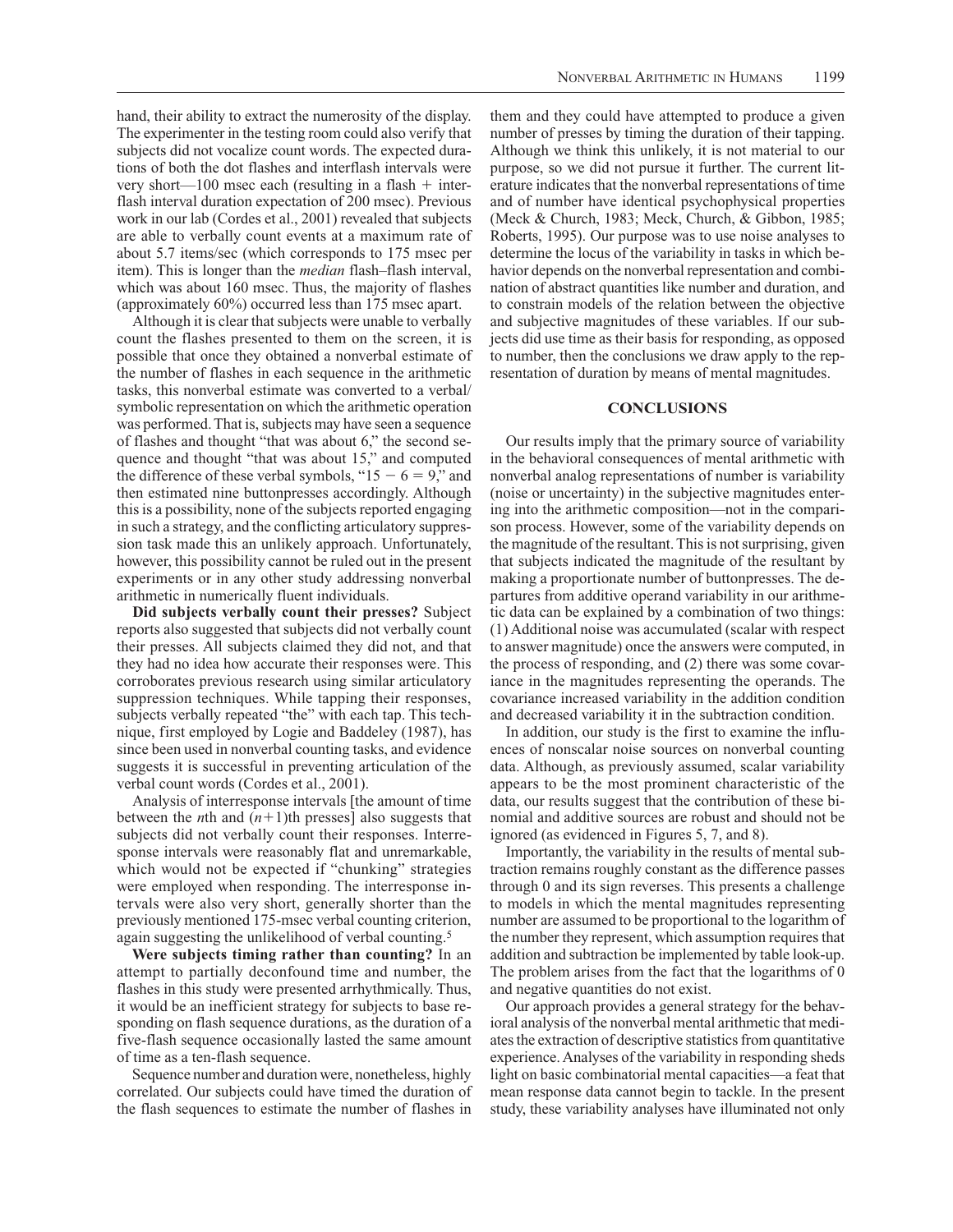the quality of nonverbal magnitude representations but also on the processes involved in nonverbal arithmetic.

#### **AUTHOR NOTE**

The research reported in this article was supported by an NSF predoctoral fellowship and an NIH NRSA postdoctoral fellowship to S.C. and by NSF Grants DFS-9209741 to R.G. and SRB-97209741 to R.G. and C.R.G. Correspondence relating to this article may be sent to S. Cordes, Center for Cognitive Neuroscience and Department of Psychology and Neuroscience, B203 LSRC, Box 90999, Duke University, Durham, NC 27708-90999 (e-mail: scordes@duke.edu).

#### **REFERENCES**

- ARIELY, D. (2001). Seeing sets: Representation by statistical properties. *Psychological Science*, **12**, 157-162.
- ASLIN, R., SAFFRAN, J., & NEWPORT, E. (1999). Statistical learning in linguistic and nonlinguistic domains. In B. MacWhinney (Ed.), *The emergence of language* (pp. 359-380). Mahwah, NJ: Erlbaum.
- Barth, H., La Mont, K., Lipton, J., Dehaene, S., Kanwisher, N., & Spelke, E. (2006). Non-symbolic arithmetic in adults and young children. *Cognition*, **98**, 199-222.
- BARTH, H., LA MONT, K., LIPTON, J., & SPELKE, E. S. (2005). Abstract number and arithmetic in preschool children. *Proceedings of the National Academy of Sciences*, **102**, 14116-14121.
- BRANNON, E. M., & ROITMAN, J. D. (2003). Nonverbal representations of time and number in animals and human infants. In W. H. Meck (Ed.), *Functional and neural mechanisms of interval timing* (pp. 143- 182). Boca Raton, FL: CRC Press.
- Brannon, E. M., & Terrace, H. [S.] (2000). Representation of the numerosities 1–9 by rhesus macaques (*Macaca mulatta*). *Journal of Experimental Psychology: Animal Behavior Processes*, **26**, 31-49.
- BRANNON, E. M., & TERRACE, H. S. (2002). The evolution and ontogeny of ordinal numerical ability. In M. Bekoff, C. Allen, & G. M. Burghardt (Eds.), *The cognitive animal: Empirical and theoretical perspectives on animal cognition* (pp. 197-204). Cambridge, MA: MIT Press.
- Brannon, E. M., Wusthoff, C. J., Gallistel, C. R., & Gibbon, J. (2001). Numerical subtraction in the pigeon: Evidence for a linear subjective number scale. *Psychological Science*, **12**, 238-243.
- BUCKLEY, P. B., & GILMAN, C. B. (1974). Comparison of digits and dot patterns. *Journal of Experimental Psychology*, **103**, 1131-1136.
- Church, R. M., Meck, W. H., & Gibbon, J. (1994). Application of scalar timing theory to individual trials. *Journal of Experimental Psychology: Animal Behavior Processes*, **20**, 135-155.
- Cordes, S., Gelman, R., Gallistel, C. R., & Whalen, J. (2001). Variability signatures distinguish verbal from nonverbal counting for both small and large numbers. *Psychonomic Bulletin & Review*, **8**, 698-707*.*
- Cordes, S., King, A. P., & Gallistel, C. R. (2007). Time left in the mouse. *Behavioural Processes*, **74**, 142-151.
- Dehaene, S. (1997). *The number sense.* Oxford: Oxford University Press.
- Dehaene, S. (2001). Subtracting pigeons: Logarithmic or linear? *Psychological Science*, **12**, 244-246.
- Dehaene, S. (2002). Single neuron arithmetic. *Science*, **297**, 1652-1653.
- Dehaene, S., Dupoux, E., & Mehler, J. (1990). Is numerical comparison digital? Analogical and symbolic effects in two-digit number comparison*. Journal of Experimental Psychology: Human Perception & Performance*, **16**, 626-641.
- Dehaene, S., Spelke, E., Pinel, P., Stanescu, R., & Tsivkin, S. (1999). Sources of mathematical thinking: Behavioral and brainimaging evidence. *Science*, **284**, 970-974.
- FETTERMAN, J., & KILLEEN, P. (1995). Categorical scaling of time: Implications for clock-counter models. *Journal of Experimental Psychology: Animal Behavior Processes*, **21**, 43-63.
- Gallistel, C. R. (1990). *The organization of learning.* Cambridge, MA: MIT Press.
- Gallistel, C. R., Brannon, E. M., Gibbon, J., & Wusthoff, C. J. (2001). "Subtracting pigeons: Logarithmic or linear?": Reply. *Psychological Science*, **12**, 247.
- GALLISTEL, C. R., & GELMAN, R. (1992). Preverbal and verbal counting and computation. *Cognition*, **44**, 43-74.
- Gallistel, C. R., & Gelman, R. (2005). Mathematical cognition. In K. Holyoak & R. Morrison (Eds.), *Cambridge handbook of thinking and reasoning* (pp. 559-588). New York: Cambridge University Press.
- Gallistel, C. R., Gelman, R., & Cordes, S. (2006). The cultural and evolutionary history of the real numbers. In S. C. Levinson & J. Pierre (Eds.), *Evolution and culture: A Fyssen Foundation symposium* (pp. 247-274). Cambridge, MA: MIT Press.
- GIBBON, J. (1977). Scalar expectancy theory and Weber's law in animal timing. *Psychological Review*, **84**, 279-335.
- GIBBON, J., & CHURCH, R. M. (1981). Time left: Linear versus logarithmic subjective time. *Journal of the Experimental Analysis of Behavior*, **7**, 87-107.
- GIBBON, J., & CHURCH, R. M. (1992). Comparison of variance and covariance patterns in parallel and serial theories of timing. *Journal of the Experimental Analysis of Behavior*, **57**, 393-406.
- Gilden, D., Thornton, T., & Mallon, M. (1995). 1/*f* noise in human cognition. *Science*, **267**, 1837-1839.
- KILLEEN, P., & WEISS, N. (1987). Optimal timing and the Weber function. *Psychological Review*, **94**, 455-468.
- LOGIE, R., & BADDELEY, A. (1987). Cognitive processes in counting. *Journal of Experimental Psychology: Learning, Memory, & Cognition*, **13**, 310-326.
- McCRINK, K., & WYNN, K. (2004). Large number addition and subtraction by 9-month-old infants. *Psychological Science*, **15**, 776-781.
- MECK, W. H., & Сниксн, R. M. (1983). A mode control model of counting and timing processes*. Journal of Experimental Psychology: Animal Behavior Processes*, **9**, 320-334.
- MECK, W. H., Сниксн, R. M., & GIBBON, J. (1985). Temporal integration in duration and number discrimination. *Journal of Experimental Psychology: Animal Behavior Processes*, **11**, 591-597.
- Mood, A. M., & Graybill, F. A. (1963). *Introduction to the theory of statistics* (pp. 297-301). New York: McGraw-Hill.
- MOYER, R. S., & LANDAUER, T. K. (1967). Time required for judgments of numerical inequality. *Nature*, **215**, 1519-1520.
- Moyer, R. S., & Landauer, T. K. (1973). Determinants of reaction time for digit inequality judgments. *Bulletin of the Psychonomic Society*, **1**, 167-168.
- PARKMAN, J. M. (1971). Temporal aspects of digit and letter inequality judgments. *Journal of Experimental Psychology*, **91**, 191-205.
- PICA, P., LEMER, C., IZARD, V., & DEHAENE, S. (2004). Exact and approximate arithmetic in an Amazonian indigene group. *Science*, **306**, 499-503.
- RATCLIFF, R., & SMITH, P. L. (2004). A comparison of sequential sampling models for two-choice reaction time. *Psychological Review*, **111**, 333-367.
- ROBERTS, W. A. (1995). Simultaneous numerical and temporal processing in the pigeon. *Current Directions in Psychological Science*, **4**, 47-51.
- Spelke, E. S., & Tsivkin, S. (2001). Language and number: A bilingual training study. *Cognition*, **78**, 45-88.
- STEVENS, S. S. (1951). Mathematics, measurement and psychophysics. In S. S. Stevens (Ed.), *Handbook of experimental psychology* (pp. 1-49). New York: Wiley.
- Trommershäuser, J., Maloney, L. T., & Landy, M. S. (2003). Statistical decision theory and trade-offs in the control of motor response. *Spatial Vision*, **16**, 255-275.
- VERGUTS, T., & FIAS, W. (2004). Representation of number in animals and humans: A neural model. *Journal of Cognitive Neuroscience*, **16**, 1493-1504.
- Whalen, J., Gallistel, C. R., & Gelman, R. (1999). Non-verbal counting in humans: The psychophysics of number representation. *Psychological Science*, **10**, 130-137.
- Xu, F., & Spelke, E. S. (2000). Large number discrimination in 6-monthold infants. *Cognition*, **74**, B1-B11.
- Zorzi, M., Stoianov, I., & Umiltà, C. (2005). Computational modeling of numerical cognition. In J. Campbell (Ed.), *Handbook of mathematical cognition* (pp. 67-83). New York: Psychology Press.

#### **NOTES**

1. One subject (Subject 11) was asked to participate in the baseline condition a second time. Therefore, this subject participated in a total of six sessions.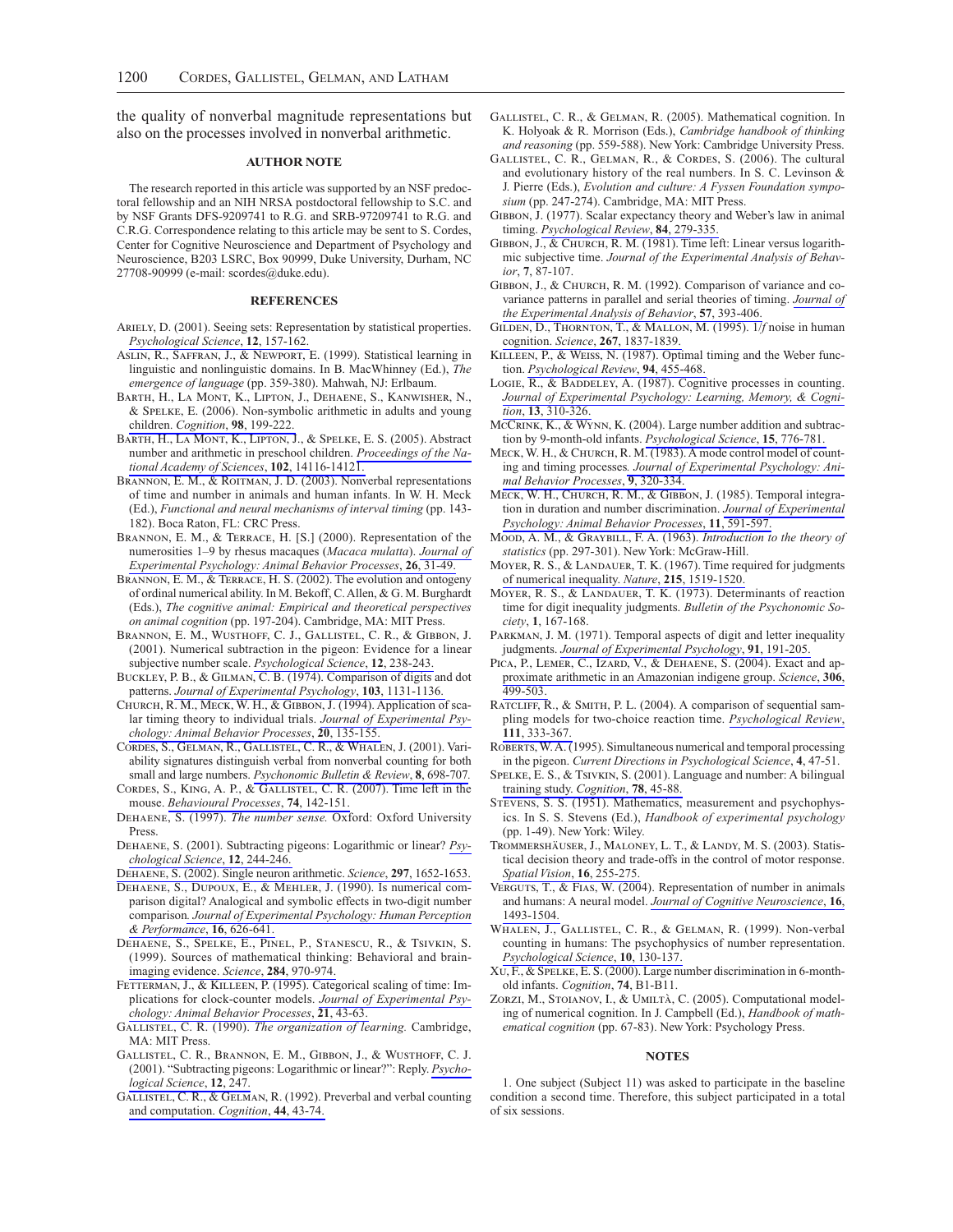2. This was initially not the case for Subject 11's baseline data. It was statistically confirmed that this subject's data were significantly different from the other subjects' baseline data. Given that the anomalous nature of this data set was attributed to task variables, as opposed to uncharacteristic magnitude representations, this subject participated in the baseline condition a second time. All results reported here are from Subject 11's second run in the baseline condition. (See Appendix A for the initial baseline data obtained from this subject.)

3. These weights were chosen because, under purely scalar conditions, the variance in the arithmetic data was expected to be a function of the magnitude of the operands.

4. It was assumed that the binomial coefficients obtained in the parameter searches of the baseline data described the binomial variability due to error in the counting of the flashes and in the counting of the button presses. Thus, this coefficient was double the variability of a single count. So, for the computation of the baseline predictions, the binomial term  $(B''$  in Equation 6) was divided in half.

5. Toward the end of some of the longer responses, there did appear to be a tendency either to slow down the rate of responding (e.g., S11 addition) or to produce buttonpresses at a more variable rate (e.g., S10 addition). Both of these trends were most likely an artifact of fatigue and do not implicate verbal counting.

# **APPENDIX A Subject 11's Initial Baseline Data**

The initial baseline data from Subject 11 appeared somewhat curvilinear, as though the subject became fatigued when pressing the button more than around 30 times, or anchoring effects influenced responding. Due to the asymptotic behavior of this data set, we were unable to obtain a satisfactory linear fit of the data using both weighted and unweighted linear regressions, as evidenced in Figure A1 (panel A).

Plots of the *z* scores of this data as a function of the number of flashes (Figure A1, panel B) revealed an inordinate amount of variability throughout (as compared with the other subjects), and especially when presented large flash sequences—both reflecting an imperfect fit of the linear regression. Further analyses using a series of two sample Kolmogorov–Smirnov tests of the *z* scores revealed that the baseline data for this subject reflected significantly more variability than baseline data for the other 3 subjects  $(p < .001)$ .

Due to the anomalous nature of Subject 11's initial baseline data, this subject participated a second time in the baseline condition. Data obtained from this second run were not significantly different from the other subjects' baseline data, and thus were considered a more accurate measure of this subject's internal representation of number. The data reported in the body of this article are from Subject 11's second baseline condition.



**Figure A1. (A) Subject 11's original baseline data and regression line plotted as a function of the number of flashes presented. Note the curvilinear nature of the data toward the larger flash range. (B) The** *z* **scores from Subject 11's original baseline data plotted as a function of the number of flashes presented. Compared with the baseline** *z***scores from other subjects (Figure 2), these data are notably more variable, especially in the larger flash range.**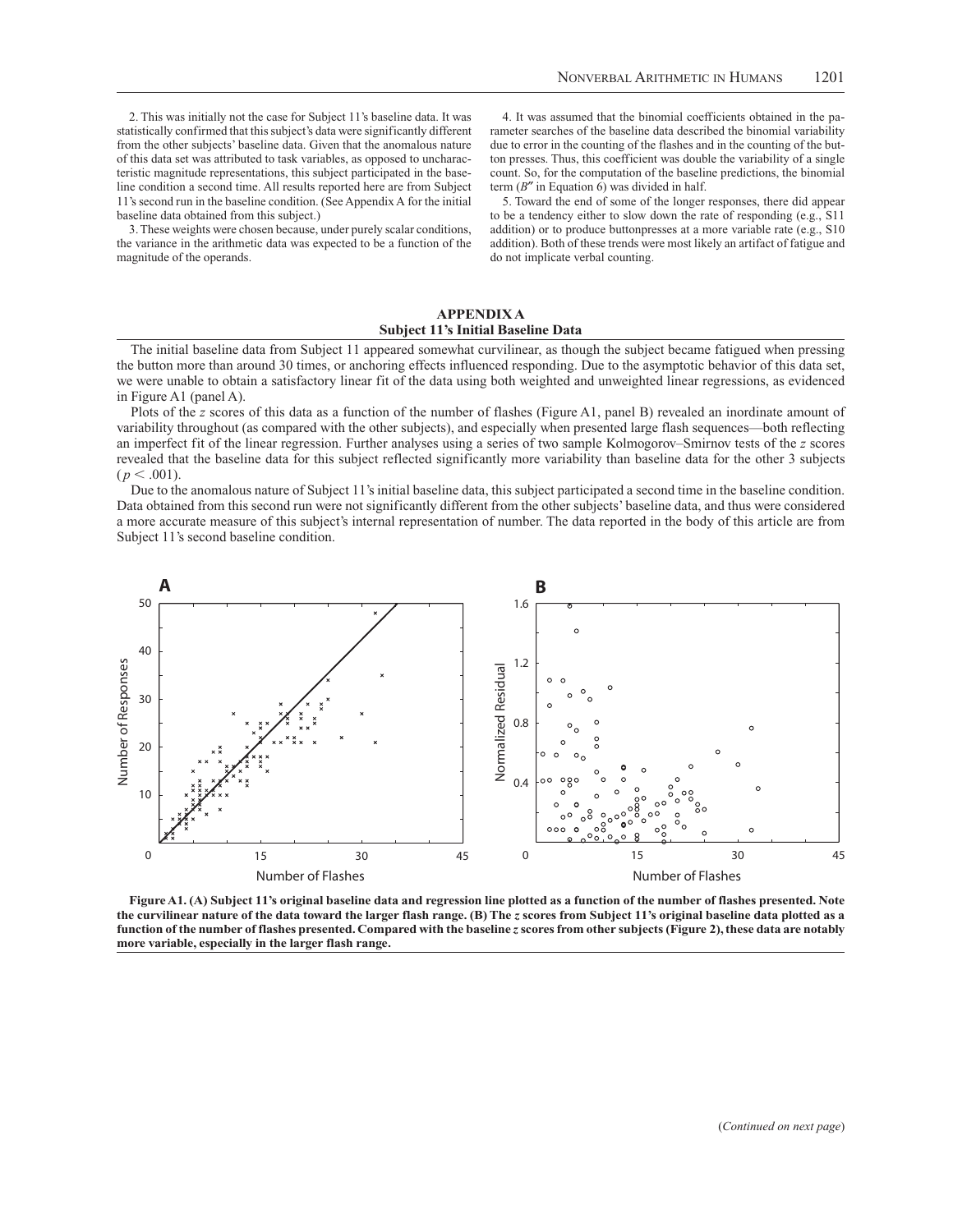#### **APPENDIX B**

### **Model 1: Baseline Condition**

To find the parameters of the weighted regression, we assume that the mean of the dependent variable (the number of counts) is a linear function of the true number of counts, and that the noise around that mean is Gaussian. Formally we write this as

$$
z_i = ax_i + b + \eta_i,\tag{B1}
$$

where  $z_i$  is the number of counts for trial *i*,  $x_i$  is the true number of counts, and  $\eta_i$  is a zero-mean Gaussian random variable. In this section, we consider the baseline condition, for which the variance of the noise is given by Equation 4 of the main text,

$$
Var(\eta_i) = Ax_i^2 + Bx_i + C.
$$
 (B2)

What Equations B1 and B2 tell us is that the probability of observing a particular  $z_i$  given  $x_i$  and the parameters of the model is

$$
P(z_i \mid x_i, a, b, A, B, C) = \frac{\exp\left[-(1/2)\left(z_i - ax_i - b\right)^2 / \left(Ax_i^2 + Bx_i + C\right)\right]}{\left[2\pi \left(Ax_i^2 + Bx_i + C\right)\right]^{1/2}}.
$$

Since the samples are drawn independently, the probability of observing a whole set of *z*s given a set of *x*s is

$$
P(\mathbf{z} \mid \mathbf{x}, a, b, A, B, C) = \prod_{i=1}^{N} \frac{\exp\left[-(1/2)\left(z_i - ax_i - b\right)^2 / \left(Ax_i^2 + Bx_i + C\right)\right]}{\left[2\pi \left(Ax_i^2 + Bx_i + C\right)\right]^{1/2}},
$$
(B3)

where *N* is the number of observed  $(x_i, z_i)$  pairs,  $\mathbf{x} \equiv (x_1, x_2, \dots, x_N)$  denotes the set of *x*s, and  $\mathbf{z} \equiv (z_1, z_2, \dots, z_N)$ *z<sub>N</sub>*) denotes the set of *z*s.

We now come to the key step, which is the use of Bayes's theorem to turn Equation B3 into a probability distribution over the parameters. Applying Bayes's theorem and performing a few lines of algebra, we find that the probability distribution of the parameters given **x** and **z** (that is, given all the observations) denoted  $P(a, b, A, B, C | \mathbf{x}, \mathbf{z})$  is given by

$$
P(a, b, A, B, C | \mathbf{x}, \mathbf{z}) \propto P(\mathbf{z} | \mathbf{x}, a, b, A, B, C) P(a, b, A, B, C),
$$
 (B4)

where  $P(a, b, A, B, C)$  is the prior probability distribution over the parameters and we have ignored the constant of proportionality, as it is independent of the parameters.

Assuming uniform priors (except that *A*, *B*, and *C* must be nonnegative) and using Equation B3 for the first term on the right-hand side of Equation B4, we have

$$
P(a, b, A, B, C | \mathbf{x}, \mathbf{z}) \propto \prod_{i=1}^{N} \frac{\exp \left[ -(1/2) (z_i - ax_i - b)^2 / (Ax_i^2 + Bx_i + C) \right]}{\left[ 2\pi (Ax_i^2 + Bx_i + C) \right]^{1/2}}.
$$

It is convenient to write this as

$$
P(a, b, A, B, C | \mathbf{x}, \mathbf{z}) \propto e^{-L(a, b, A, B, C)},
$$
\n(B5)

where  $L(a, b, A, B, C)$ , the loss function, is given by

$$
L(a, b, A, B, C) = \frac{1}{2} \sum_{i=1}^{N} \frac{(z_i - ax_i - b)^2}{Ax_i^2 + Bx_i + C} + \log(Ax_i^2 + Bx_i + C).
$$
 (B6)

The first term in the loss function is the familiar one from linear least-squares regression. The second one penalizes large variance (without it, the loss function could be made arbitrarily small by making the variance arbitrarily large).

Given Equations B5 and B6, there are two natural ways to proceed. The more intuitive is to choose parameters that maximize the loss function; this is the maximum-likelihood approach (so called because we used uniform priors, so  $e^{-L}$  is the likelihood of the data). This is the approach we took here. An alternative is to compute the mean value of the parameters. In the limit of a large amount of data, the two approaches yield the same answer.

#### **Models 2 and 3: Addition and Subtraction**

Models 2 and 3 differ from Model 1 in two ways: There is a slightly more complicated dependence on the true counts (since there are two true counts instead of one) and the variance is different. However, the formalism is very similar. In particular, the regression equations for the two models are written

$$
z_i^{\pm} = a'(x_i \pm y_i) + b' + \eta'_i
$$
 (B7a)

and

$$
z_i^{\pm} = a''(x_i \pm y_i) + b'' + \eta''_i,
$$
 (B7b)